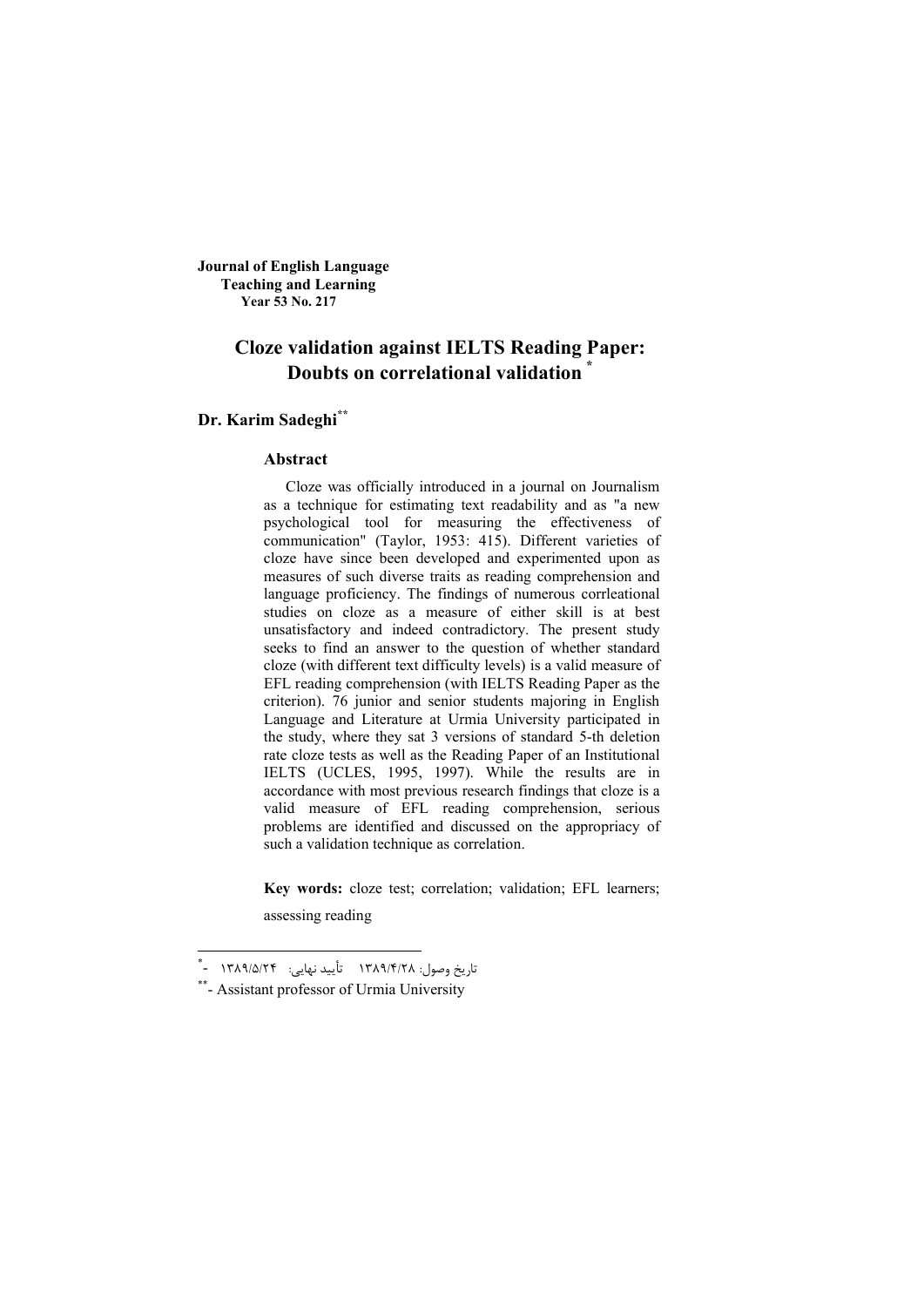1. *Background.* Cloze tests were initially developed more than half a century ago by Taylor (1953) to measure the readability of L1 texts. Soon after, the technique caught the attention of scholars in different fields and cloze procedure was accordingly applied for measurement purposes in L2. Cloze procedure was in particular used for gauging EFL learners' language proficiency as well as their reading ability. Much research was conducted on cloze as a measure of the either ability and the ultimate conclusion was summarised in the following statement statement: nobody still knows what cloze tests measure (Farhady, 1983; Lee, 1985; Sadeghi, 2008).

Different versions of cloze have been proposed and experimented by various researchers including standard cloze (also refereed to as fixed-ratio), rational cloze, discourse cloze, multiple-choice close, etc. All such cloze tests have been claimed to measure different traits mainly based on correlations between their results and those of other tests. While other verities of cloze still experience experimentation, the original every n-th deletion cloze (generally referred to as standard cloze) has widely been focused upon primarily because it retain the original concept of the term cloze itself. The fact that cloze tests are still being used to test reading comprehension in such widelyrecognised tests warrants its further investigation. One such wellknown instance is CPE (Certificate of Proficiency in English) constructed by UCLES, now known as Cambridge ESOL (UCLES, 2002), in which three four-choice cloze tests are used to test reading comprehension.

As far as cloze as a measure of reading comprehension is concerned, much criterion-related validation has led to contradictory findings, and it is yet to be known whether cloze tests can appropriately measure EFL reading comprehension or not. Among the scholars who have supported cloze as a valid measure of reading comprehension primarily because of its correlation with other supposedly valid tests of reading comprehension, one can name Greene (2001), Oller and Jonz (1994) and Davies (1979). The current study was, therefore, mainly an attempt to find out whether the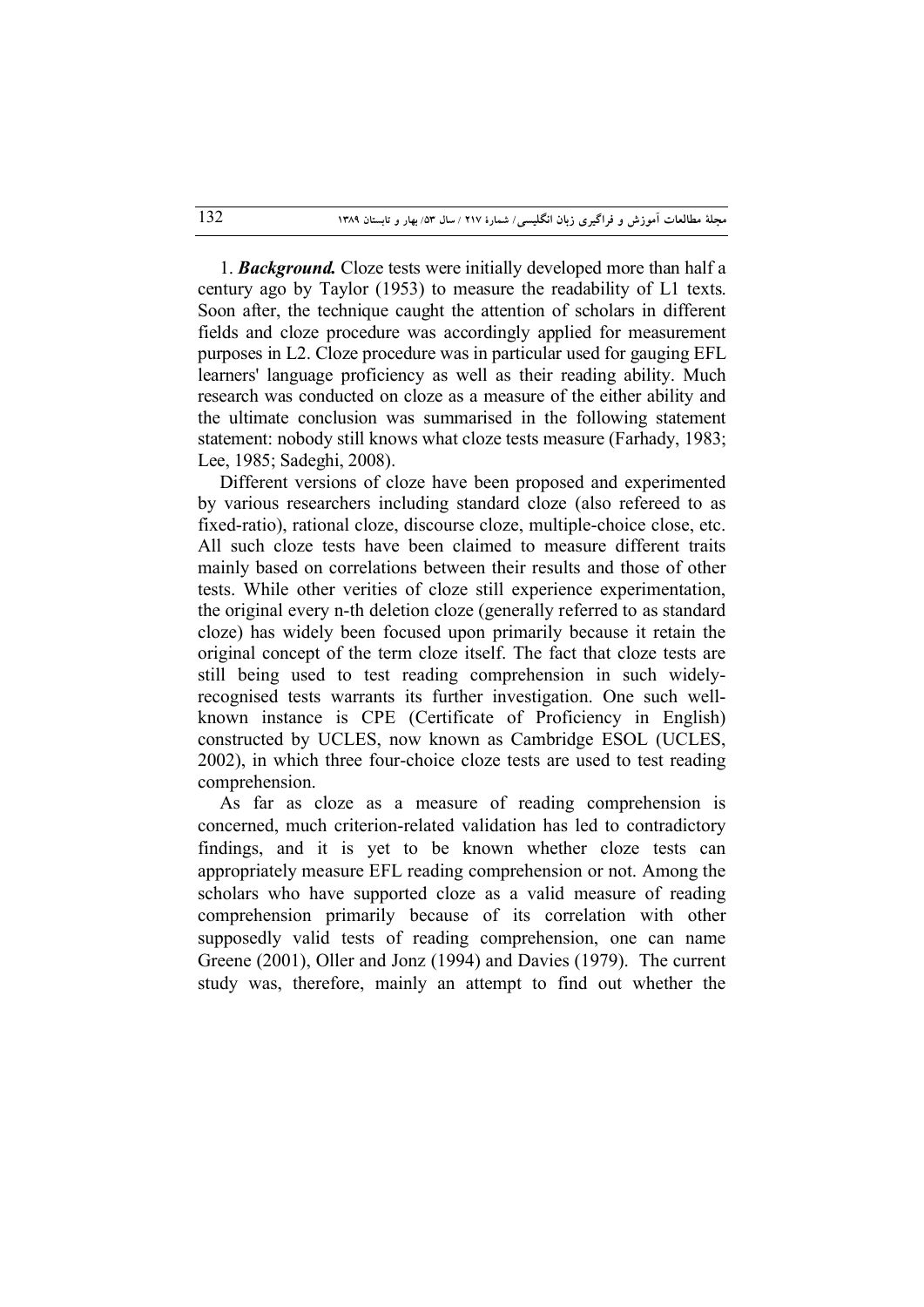criterion-related validity of cloze as a measure of EFL reading comprehension is verified in an Iranian context, using a better recognised and more valid test of reading comprehension as a criterion measure, i.e. IELTS Reading Paper, against which not enough validation studies have been conducted. This study was accordingly an attempt to answer the following research question:

*Is there any statistically significant relationship between standard cloze test and the IELTS Reading Paper as a measure of EFL reading comprehension?*

This general research question was further divided into 3 more specific questions as follows:

*1. Is there any statistically significant relationship between easy standard cloze test and the IELTS Reading Paper as a measure of EFL reading comprehension?*

*2. Is there any statistically significant relationship between medium standard cloze test and the IELTS Reading Paper as a measure of EFL reading comprehension?*

*3. Is there any statistically significant relationship between difficult standard cloze test and the IELTS Reading Paper as a measure of EFL reading comprehension?*

The relevant null-hypotheses were tested at the probability level of 0.01.

## *2. Method*

*2.1 Participants.* The participants were senior and junior EFL students majoring in English Language and Literature (ELL) at Urmia University, Iran. A total of 76 participants (41 seniors and 35 juniors) participated in the study. Table 1 below shows the characteristics of the subjects in terms of age, sex, first language background and other languages spoken.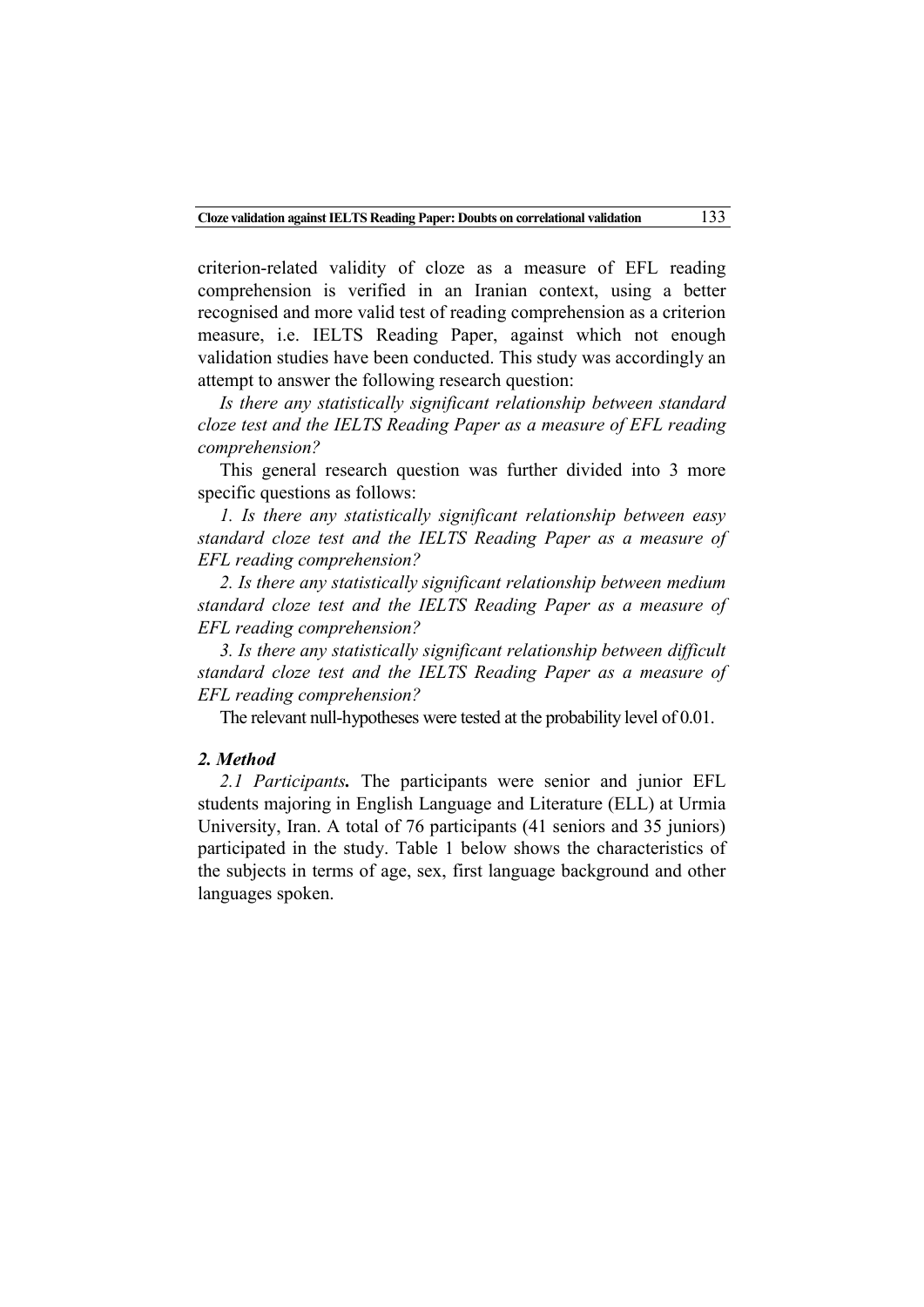| Characteris<br>tics | Sex |    |       | Age   |           |      | L1 background |       |         |
|---------------------|-----|----|-------|-------|-----------|------|---------------|-------|---------|
| Groups              |     |    |       |       |           |      |               |       |         |
|                     | М   | F  | Mean  | Range | <b>SD</b> |      | Azari         | Farsi | Kurdish |
| juniors             | 16  | 19 | 24.5  | 12    | 4.32      | 18.7 | 19            | 6     | 10      |
| seniors             | 12  | 29 | 24.57 |       | 1.74      | 3.03 | 25            |       | 11      |
| Total               | 28  | 48 | 24.55 | 12    | 2.65      | ⇁    | 44            | 11    | 21      |

*Table 1: Characteristics of the participants*

*M: male; F: female; SD: standard deviation; V: variance; Other languages reported to be spoken: French (2), Turkish (16), Arabic (2).* 

*All subjects spoke English in addition to the other language(s) they spoke.*

*2.2 Instruments.* The main data elicitation measures (Mackey and Gass, 2005) used in the study were three standard cloze tests (called Sections A, B, and D) and the IELTS Reading Paper (UCLES, 1995, 1997) as the criterion reading comprehension test (Section C). An account of how cloze tests were constructed and a brief description of the criterion test used come next.

*2.2.1 Cloze tests.* To ensure that the selected texts were of enough interest to candidates and also of an authentic nature, cloze passages were chosen from texts intended for testing reading comprehension in one of the UCLES EFL examinations or Practice Tests (such as CAE and CPE), which use materials claimed to be authentic and of interest to general EFL candidates.

The difficulty levels of the texts used for making cloze tests and those in the criterion measure were calculated using the Smog Formula (Rye, 1982). As Rye (1982: 14) rightly emphasises, the readability of a text can be affected by many factors such as one's ability and desire to read, sentence length, word length, word frequency, subject matter, organisation of the material, syntax, physical environment, type of print, column size and line spacing, and angle at which the book is held. To these can be added the reader's familiarity with the writer's tone and style, his/her mental, emotional, and physical state at the time of reading, the time pressure under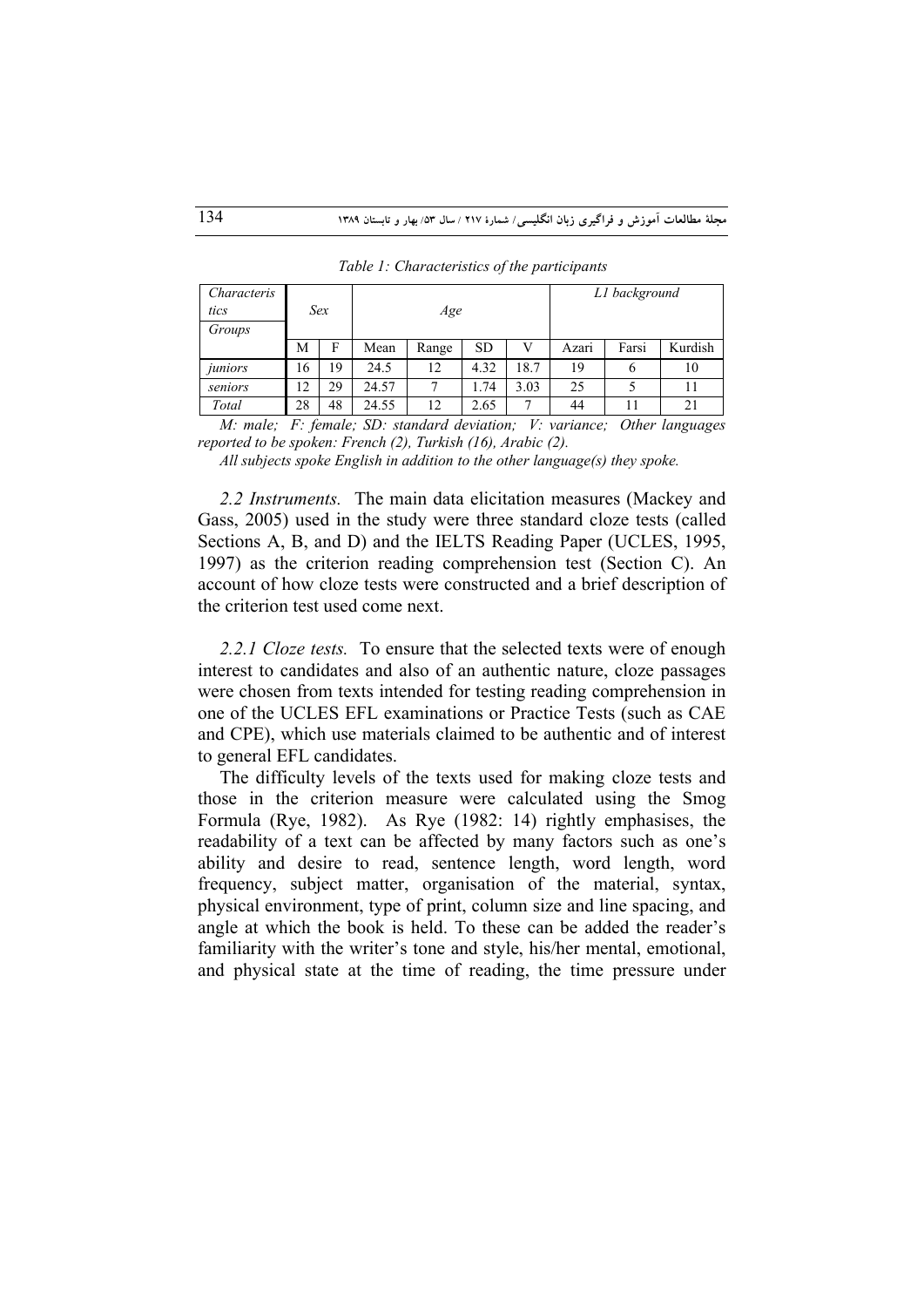which he/she is reading, and many others. Despite all such considerations, readability formulas are still widely used to measure the difficulty level of many texts.

Regarding the difficulty level of the texts used to make cloze tests, one text was comparable as much as possible in difficulty to the average readability of the texts used in the criterion measure (the IELTS Reading Paper); of the other two, one was more difficult and the other was easier than the average readability of criterion texts. The first cloze passage, with the title of 'Travel Companions', was adopted from UCLES (1996). The readability of this text was 8.65 in the Smog Index. The second cloze passage with the title of 'The urban revolution' was adopted from de Witt (1995). The readability of this text was 10.07 in the Smog Index. The last cloze passage, 'Sports writing', was taken from UCLES (2000b) with the readability of 11*.*

The above three passages were made into cloze tests using every  $5<sup>th</sup>$ deletion rate. The first and the last sentences in each case were left undeleted to act as what are usually referred to as lead-in and lead-out, and the deletion began from the fifth word of the second sentence as is normal in standard cloze procedures. Care was taken not to delete numbers and proper names if they could not be inferred from the remaining context. In such cases, the word that followed was deleted. The relevant cloze tests appear in the appendix.

*2.2.2 The criterion test.* The validity of the experimental test in correlational research mainly depends on the validity of the criterion test against which the new test is validated. Although with the present state of our knowledge on the nature of reading comprehension, it is premature to claim that there is a valid and reliable test of EFL reading comprehension against which newly constructed tests can be validated, to choose the best criterion measure, a few well-known English proficiency tests (such as paper-based TOEFL, FCE, CAE, CPE, ELBA and IELTS) were reviewed and IELTS was found to be the best for our purposes. (The review of these tests has been reported in a paper which is under review in a different journal). What comes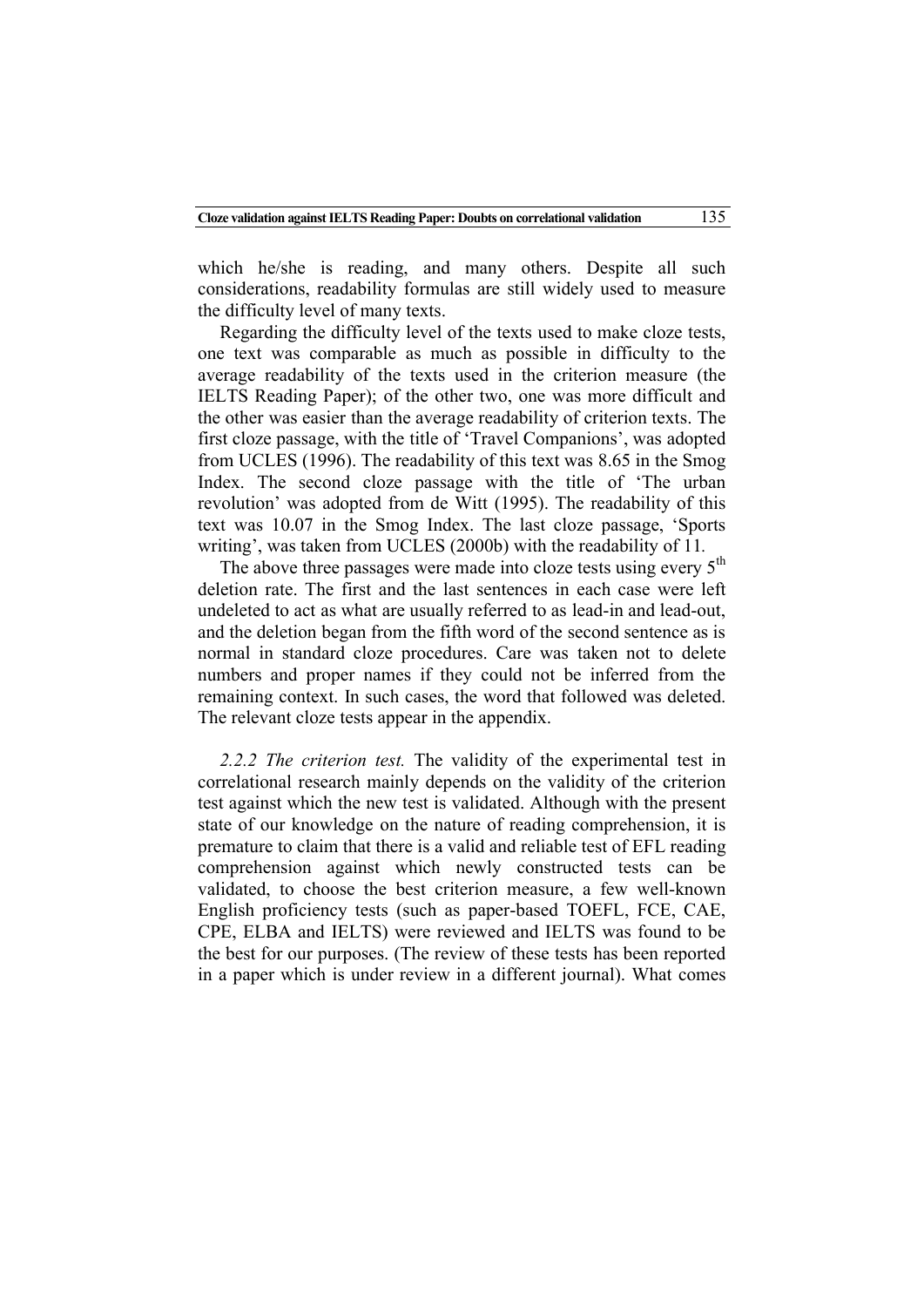next is a short description of the history, structure and content of IELTS.

The International English Language Testing System (IELTS) is the revised version of the English Language Testing Service (ELTS). ELTS, sponsored jointly by the British Council and UCLES, was originally developed to determine EFL candidates' English ability in order to enter higher education in Britain (Wier, 1987: 28). It consisted of two sections: General, which was intended to test reading, listening, and use of English; and Modular, which was expected to measure skills in reading, writing, listening and speaking in a particular subject area such as medicine, technology, social sciences, etc. The General section was to be taken by all applicants, but each applicant chose to take the related modular section (p. 29). ELTS was substituted by IELTS because of its inappropriate theoretical basis. It was based on Carroll's (1978) guidelines which lacked empirical evidence and Munby's (1978) model of needs analysis which was problematic for testing purposes (ibid.). The transition of ELTS to IELTS was also demanded because of the lack of reliability and validity information despite the observation that ELTS was more facevalid than 'almost all existing standardized tests designed for similar purposes' (p. 30). ELTS was finally replaced by IELTS in 1989.

IELTS was originally intended to measure the English proficiency of prospective non-native post-graduate students intending to study in English-speaking countries (UCLES, 2000a: 23). To accommodate 'important new developments in testing theory' and also as a response to demands from other groups of candidates (i.e., those wishing to pursue their studies at undergraduate level and also those seeking employment rather than study), and also to demands from receiving institutions, it was further updated in April 1995. The most recent development is that of the computer-based IELTS (CBIELTS) introduced in selected test centres in 2001 (ibid.). IELTS is jointly sponsored by UCLES, the British Council, and the IDP Education Australia: IELTS Australia (p. 1).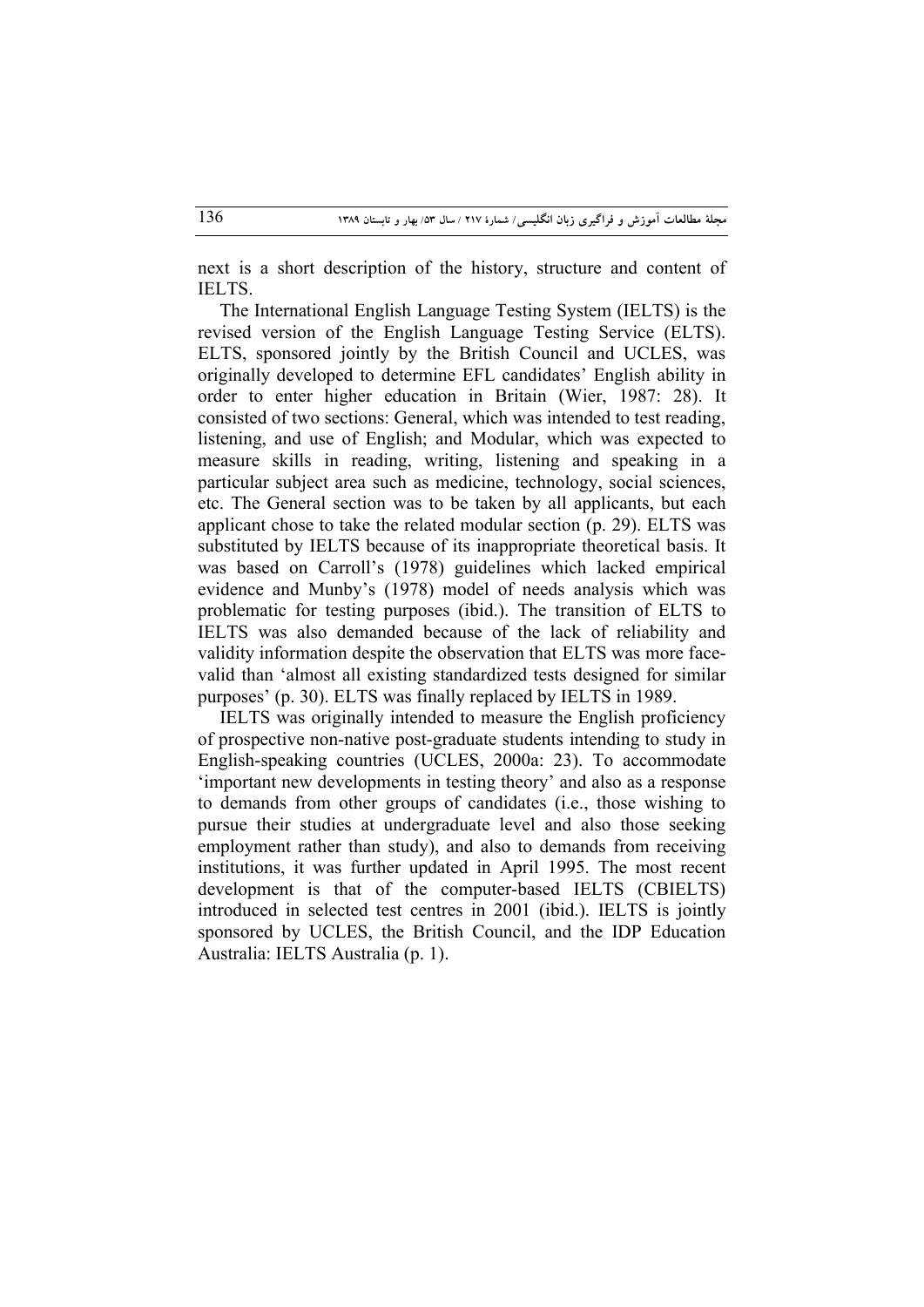IELTS is composed of four sections or Modules: Listening, Reading, Writing and Speaking. The order of Modules is always as stated. While all candidates take the same Listening and Speaking Modules, there are Academic and General Training Modules for Reading and Writing. The Academic Module is taken by those who take the test for study purposes but the General Training Module is taken by those taking the test for work or employment purposes. The emphasis in the Academic Module is to assess a candidate's readiness in terms of English language ability to take an undergraduate or postgraduate course in a higher education institution where English in the medium of education. The focus of the General Training Module is to estimate one's 'basic survival skills in a broad social and educational context' (UCLES, 2000a: 4). In each case, the first three Modules are to be completed in the same day, but the Speaking Module can be taken on the same day or up to two days later based on the facilities in the centre (p. 5). In the CBIELTS, Listening and Reading Modules are computer-based and the candidate can choose to take the Writing Module on screen or on paper (ibid.).

IELTS final scores are reported in terms of 9 band scores, ranging from Band 1: non-user, for a person who 'essentially has no ability to use the language beyond possibly a few isolated words' to Band 9: expert-user, for a candidate who 'has fully operational command of the language; appropriate, accurate and fluent with complete understanding' (UCLES, 2000a: 1). An additional band score (Band 0) is also possible, which is not reported in test results and is for somebody who does not attempt the test (p. 1). There is a band score for each Module, and an overall band score for the whole test. While band scores for Listening and Reading are reported in 'whole and half' bands, those for Writing and Speaking are given in whole bands only (p. 20).

The Academic Reading Module of the IELTS uses a variety of test tasks to measure candidates' ability to cope with academic reading requirements in undergraduate and post-graduate courses. There are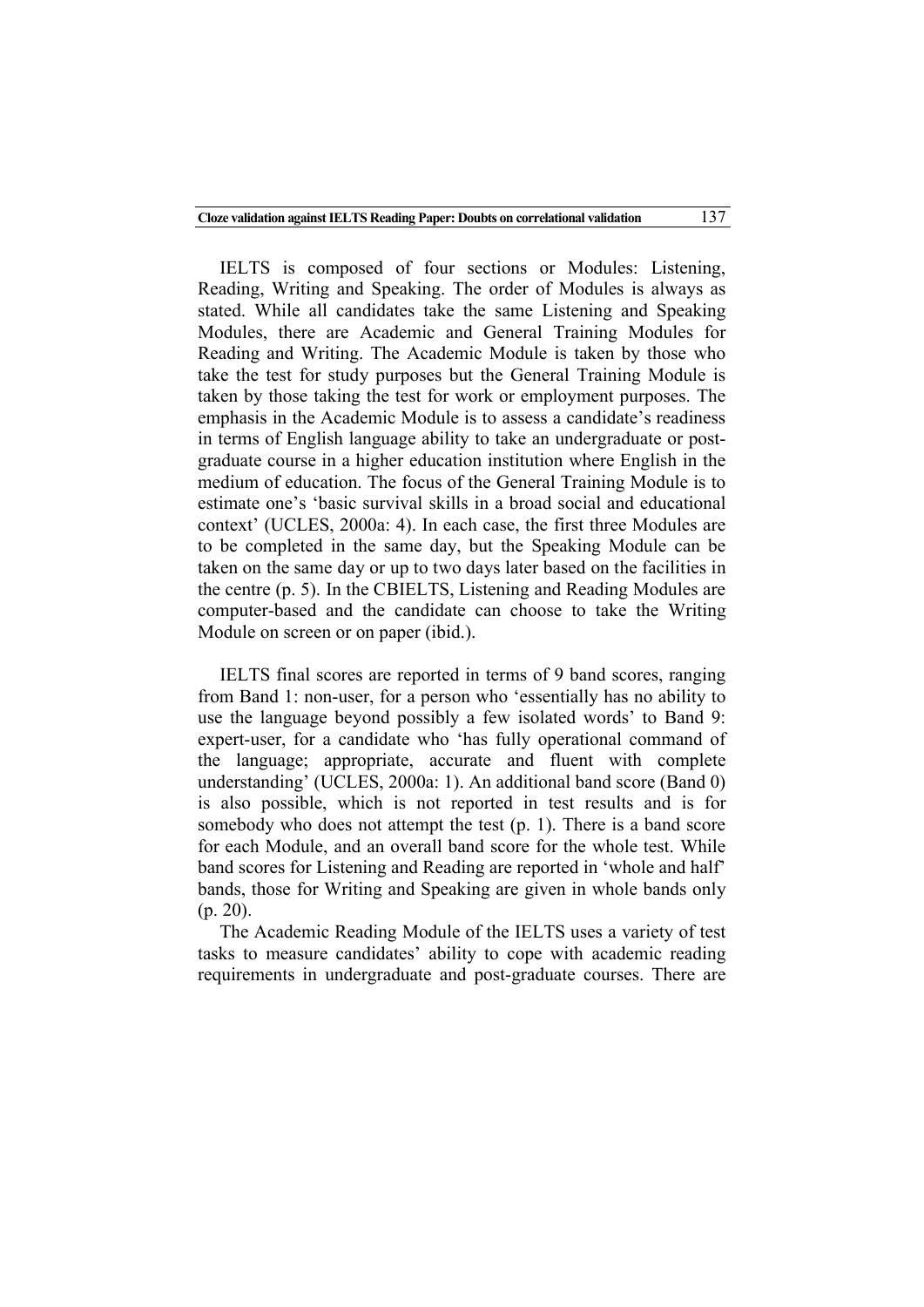three passages, selected from magazines, journals, newspapers, and books, with a total length of 2000 to 2750 words (UCLES, 2000a: 7). Texts are intended for non-specialist readers and are claimed to be of general interest (ibid.). Texts and tasks gradually become harder and at least one of them contains 'detailed logical argument' (ibid.). One text may also include non-linguistic elements such as graphs, or diagrams (ibid.). Technical terminology, if present, is explained below the texts. There are 40 questions in a variety of formats including multiple-choice, short-answer, sentence completion, notes, summary, diagram/flow-chart/table completion, choosing from a 'heading bank', identification of the writer's claims, yes/no or not given questions, classification, and matching lists or phrases (ibid.). The total time for the Reading Paper is 1 hour.

Regarding reliability and validity, until recently there were no publicly available statistics. The test-producing body, however, claimed that reliability was assured 'through the training, certification and continuous monitoring of examiners' for Speaking and Writing Modules (UCLES, 2000a: 19), and that 'The analysis for both Writing and Speaking shows a very consistent pattern across different test versions over time' (UCLES, 1999-2000: 6). In recent years, however, reliability information has been made public. For instance, the reliability of Listening Modules used in 1999 range from 0.87 to 0.91. Reliability figures for Academic Reading Modules in the same year ranged from 0.81 to 0.86, and for General Training Modules they ranged from 0.85 to 0.88 (UCLES, 1999-2000: 6). The higher reliability of Listening Modules compared to Reading Modules is because of the higher number of candidates who take Listening Modules (ibid.). Jones (2001: 4) reports a much higher reliability: 'IELTS is currently estimated to have reliability of 0.94, with a SEM of 0.36 of a band score.'

To ensure IELTS and other EFL tests' reliability, UCLES emphasises adhering to certain procedures. Test development in UCLES involves the following stages: perceived need for a new test, planning phase, design phase, development phase, operational phase,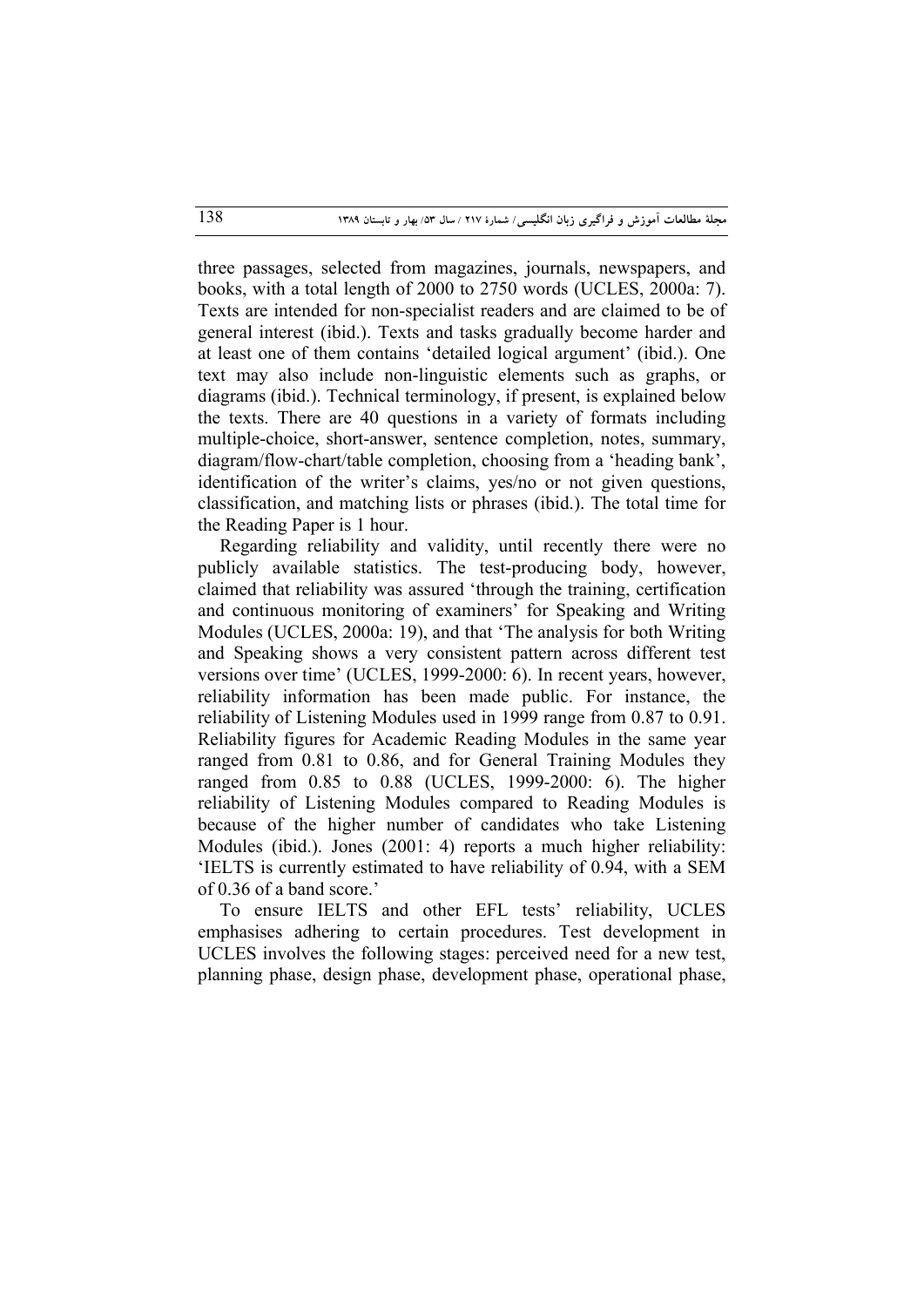and monitoring phase (Saville, 2001: 5). Each phase may also include several other activities, like the development phase, which 'involves validation activities, such as trialling and analysis, and the planning for implementation in the Operational Phase' (p. 6). Test construction begins by 'commissioning of materials for question papers' (UCLES, 20001a: 4; 2000a: 24). The next step is selecting, vetting, and editing of the material to be tested. The pre-test is then constructed, the materials are pre-tested, and the test items are analysed. Some of the analysed items are rejected, some are revised, edited, and pre-tested again, and others with desired item characteristics are stored in an Item or Materials Bank. Before the actual test papers are constructed, a process known as 'standards fixing' is applied during the construction process of the IELTS (UCLES, 2000a: 24). During this stage, the materials in the Item Bank are made into Trial Papers in the form of either a 60-minute Reading or a 30-minute Listening test. These Trial Papers are tried out on 'representative IELTS candidates and the results [are] analysed in order to allow accurate Band Score conversion tables to be constructed' (ibid.). This process is a necessary stage in order to 'ensure the equivalence of Listening and Reading versions [of the IELTS] and the reliability of the measurement of each paper' (ibid.).

Jones (2001: 4), however, expresses concern over the reduced reliability of the Cambridge EFL examinations as a result of the introduction of more authentic materials and task-based testing techniques instead of objective and discrete-point test items. As he rightly confesses, such a reduction in reliability is justified because of the improved test validity which is far more important than reliability. Comparing IELTS to other UCLES EFL examinations in terms of reliability, Jones (2001) points out that because IELTS is a 'noncertified testing system' and covers a 'wider range of the ability continuum' it tends to produce higher reliability indices (p. 3). Jones (2001: 2) warns test users about the interpretation of reliability indices: Reliability is not a characteristic of the test itself, but 'of an administration of the test' to a particular group of candidates. The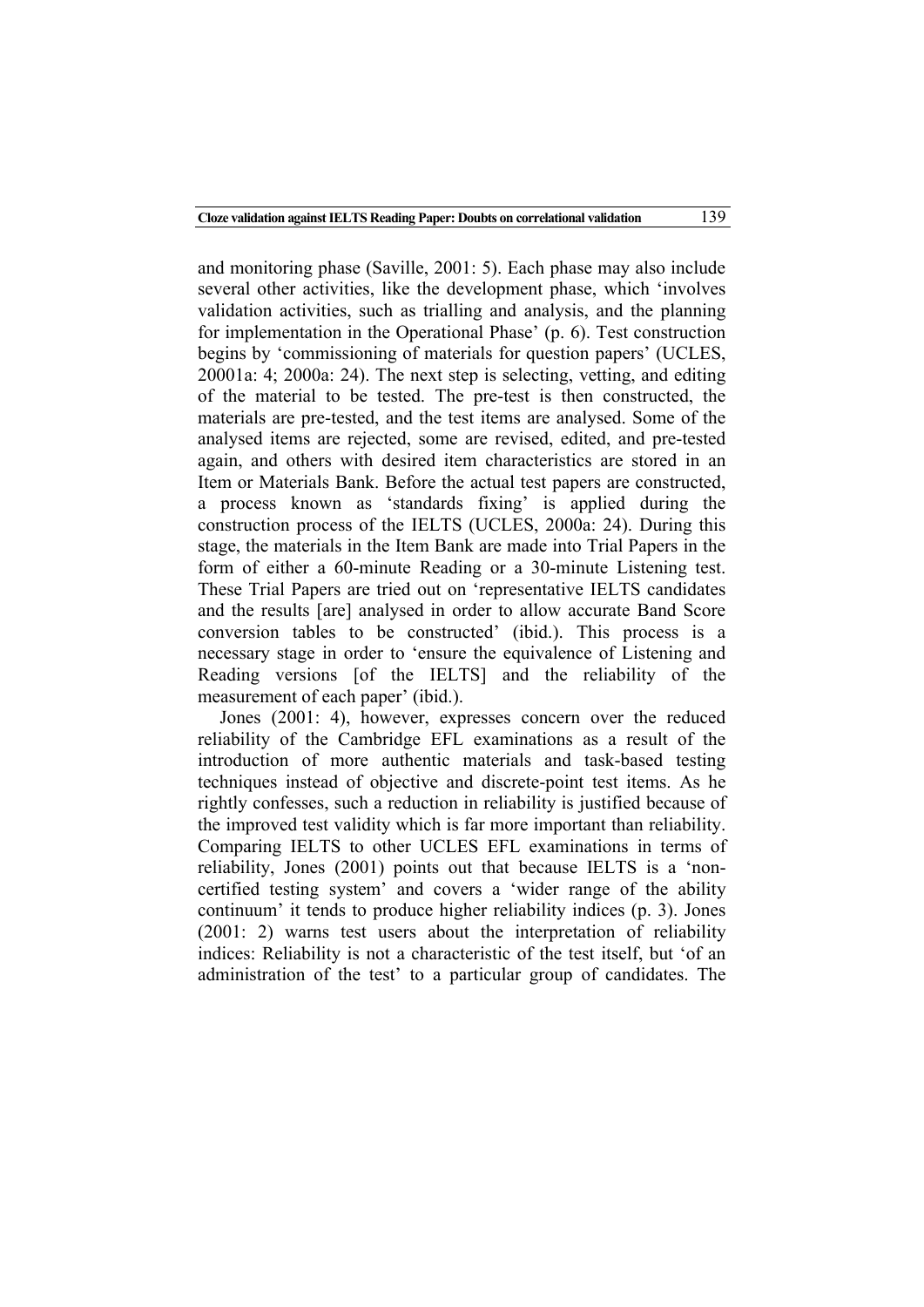same test can produce highly reliable results with a large sample of 'widely-ranging ability' than with a smaller homogeneous group of equal ability.

In his introduction to the UCLES EFL examinations, Davies (1987: 20) notes that the 'established history' of these examinations 'gives users confidence in their validity and interpretation'. Much emphasis is placed on the judgemental rather than empirical validity in IELTS and other Cambridge EFL exams. Test validity is ensured by claiming that all the stages of test construction (commissioning, editing, pretesting, analysis, banking of items, standards fixing, and question paper construction) are strictly observed 'throughout the writing and editing process, carried out simultaneously in Australia and Britain' (UCLES, 2000a: 24). There is also a Validation Group in UCLES conducting short-term and long-term validation research on IELTS to ensure that the test 'meets acceptable criteria in relation to quality and fairness' especially regarding validity, reliability, impact, and practicality (p. 14). Test validation, which is an ongoing process of test construction, is strongly emphasised in all UCLES EFL examinations; and as a part of this validation process, 'Checklists are completed based on the work carried out' to ensure that the tests meet the satisfactory standards of a valid and reliable test (Saville, 2001: 7).

Enright et al. (2000: 49) propose that using a variety of texts and integrated task types in tests of reading comprehension increases the construct validity of the test. Compared to other tests of the kind reviewed above, IELTS is the only one which has tried to incorporate such integrated tasks, which makes it more construct-valid than others. As regards external validity, a number of predictive validity studies has been done on IELTS which point out that it is a good predictor of academic success in English (UCLES, 2000a: 23). Jones (2001: 3) admires Cambridge examinations on the account that, in each revision, they give 'increasing attention to the communicative use of language, the better contextualisation of test items, and the authenticity of texts and tasks.'

Because for security reasons the actual IELTS test papers are not made available even for research purposes, due to confidentiality,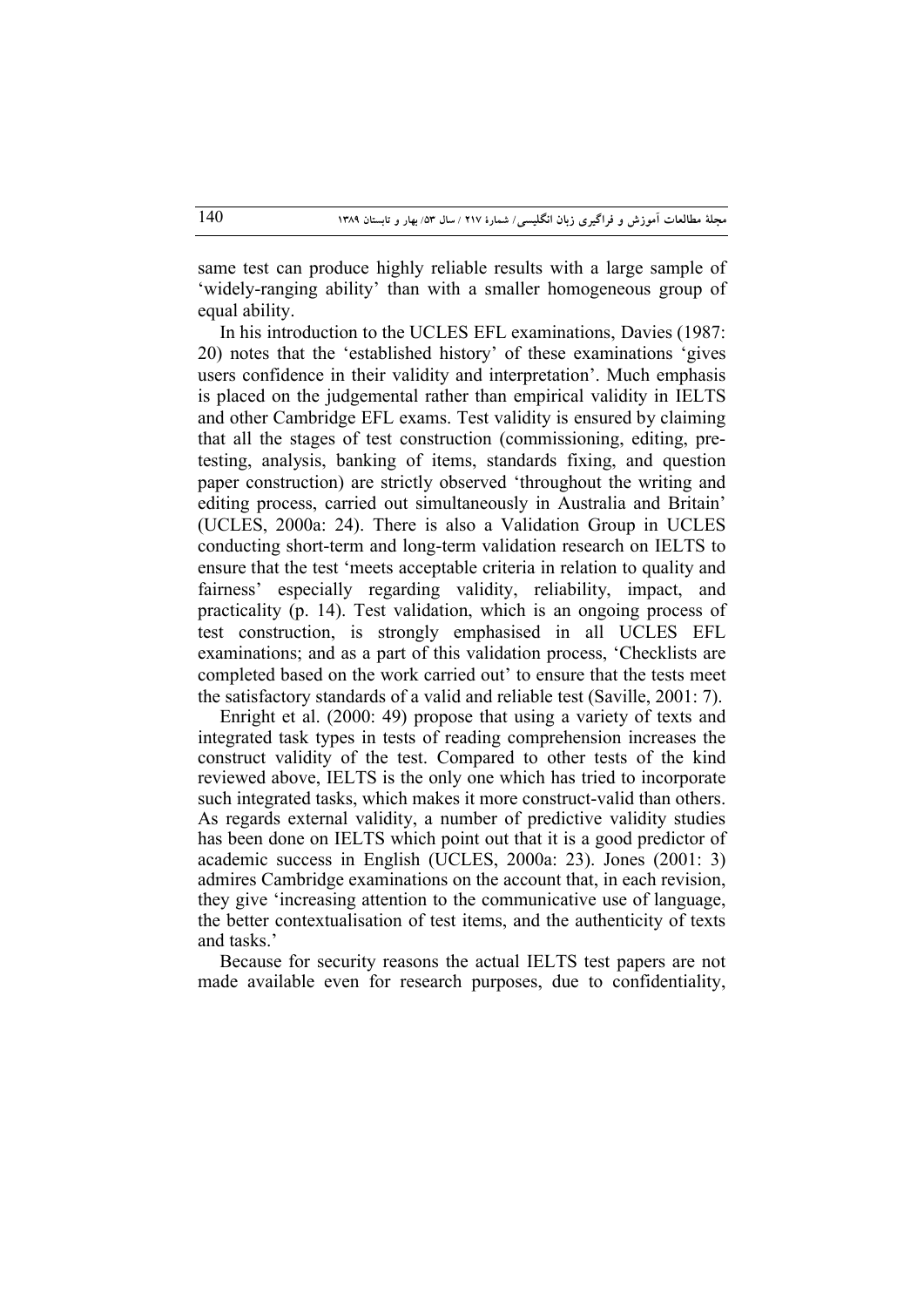security, and ethical issues (Taylor, 2001: 12), it was decided to use an institutional version of IELTS (UCLES, 1995, 1997) which is a retired test. Such specimens are claimed to be as valid and reliable as secure IELTS. Linda Guymer (an IELTS official at Cambridge University) answered my email request for access to IELTS as follows:

*We do not give out past papers as some of our versions will be used again. Our specimen materials are written in the same way as our live versions. The material used … are authored by UCLES and would have been used as live material had they not been published.*

In addition to the cloze tests and the criterion measure described above, the participants also received a cover letter in which the purpose of the study was explained. A short questionnaire preceded the answer sheet, in which students were asked about their sex, age, and linguistic background.

*2.3. Procedure.* Cloze tests Sections A and B were administered to senior EFL majors on one day. Section A took 30 minutes and section B took 45 minutes for the majority of the subjects to finish. One day later, Sections A and B were administered to juniors. For this latter group, the time taken to answer Sections A and B was 35 and 40 minutes respectively. Each group sat the criterion measure (Section C) and the other cloze test (Section D) exactly a week later than their first session. The time allocated for Section C was exactly 1 hour as suggested by the test producer (UCLES) for both groups and Section D took 35 minutes for both groups to finish.

*2.3.1 Scoring procedure*. Cloze tests were scored using both exactword and acceptable- word procedure. In exact-word method, only the word used in the original text was counted correct. Although minor spelling mistakes were not penalised, changes to the tense of verbs, and to plurality and singularity of nouns were considered incorrect. As the literature suggests that acceptable-word scoring may be more suitable for EFL learners, all cloze tests were re-scored using this procedure to see whether there is any significant changes in the results. For this purpose, a group of educated native speakers (7 in number) were asked to answer cloze tests. Then the acceptability of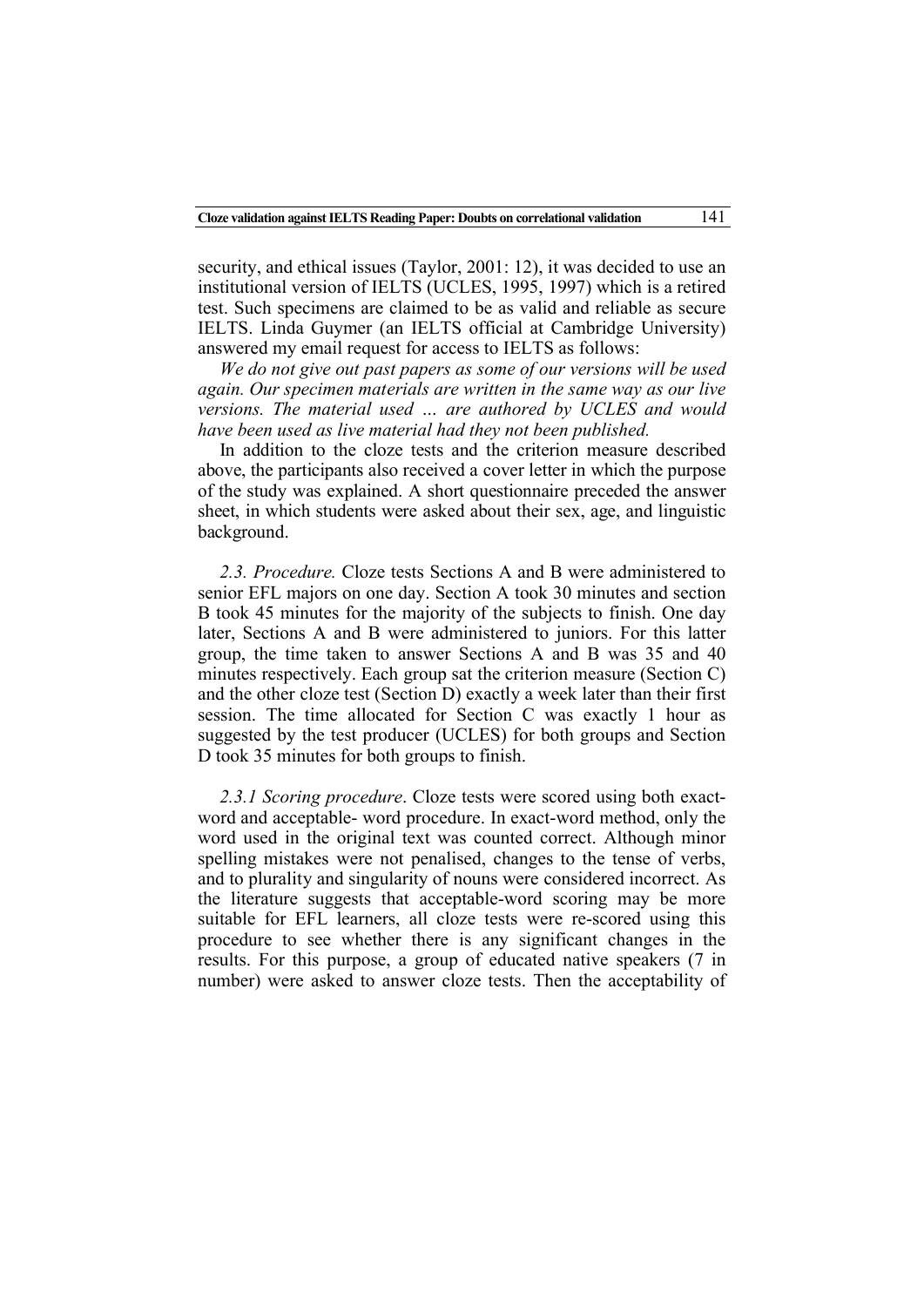their answers were judged by two experts. Those words considered acceptable by both experts were, therefore, used as the acceptable criterion answers to re-score the EFL subjects' cloze answers. Section C (IELTS Reading Paper) was scored using guidelines given by test producers.

### *3. Results*

*3.1 Descriptive statistics of the data*. Table 2 presents descriptive statistics for the tests used in the study. Statistics for cloze tests (Sections A, B, & D) have been calculated for both exact-word and acceptable-word scoring procedures. Since the mean scores of seniors and juniors were not significantly different on IELTS Reading Paper, all the computations are reported for the whole group (two groups together) and the final analysis and discussions will accordingly focus on all participants considered together.

| <b>Statistics</b><br>Test & Group                       | Mean           | Median   | Range    | <b>Standard</b><br>Deviation |
|---------------------------------------------------------|----------------|----------|----------|------------------------------|
| Section A<br>Exact-scoring<br>Accept-scoring<br>TPS: 56 | 7.24<br>9.88   | 6<br>9   | 13<br>15 | 3.53<br>4.28                 |
| Section B<br>Exact-scoring<br>Accept-scoring<br>TPS: 59 | 10.32<br>11.68 | 10<br>11 | 14<br>15 | 3.62<br>3.97                 |
| Section D<br>Exact-scoring<br>Accept-scoring<br>TPS: 55 | 17<br>19.48    | 15<br>19 | 25<br>28 | 6.9<br>8.19                  |
| Section C<br>TPS: 38                                    | 18.08          | 17       | 22       | 6.18                         |

*Table 2: Descriptive statistics for the tests*

*Sections A, B, & D: cloze tests used; SD= Standard Deviation;* 

*Section C: The criterion test (Reading paper of the IELTS); TPS= Total Possible Score*

*3.2 Reliability of the tests*. One of the major characteristics of an instrument used in research is reliability. Reliability is considered a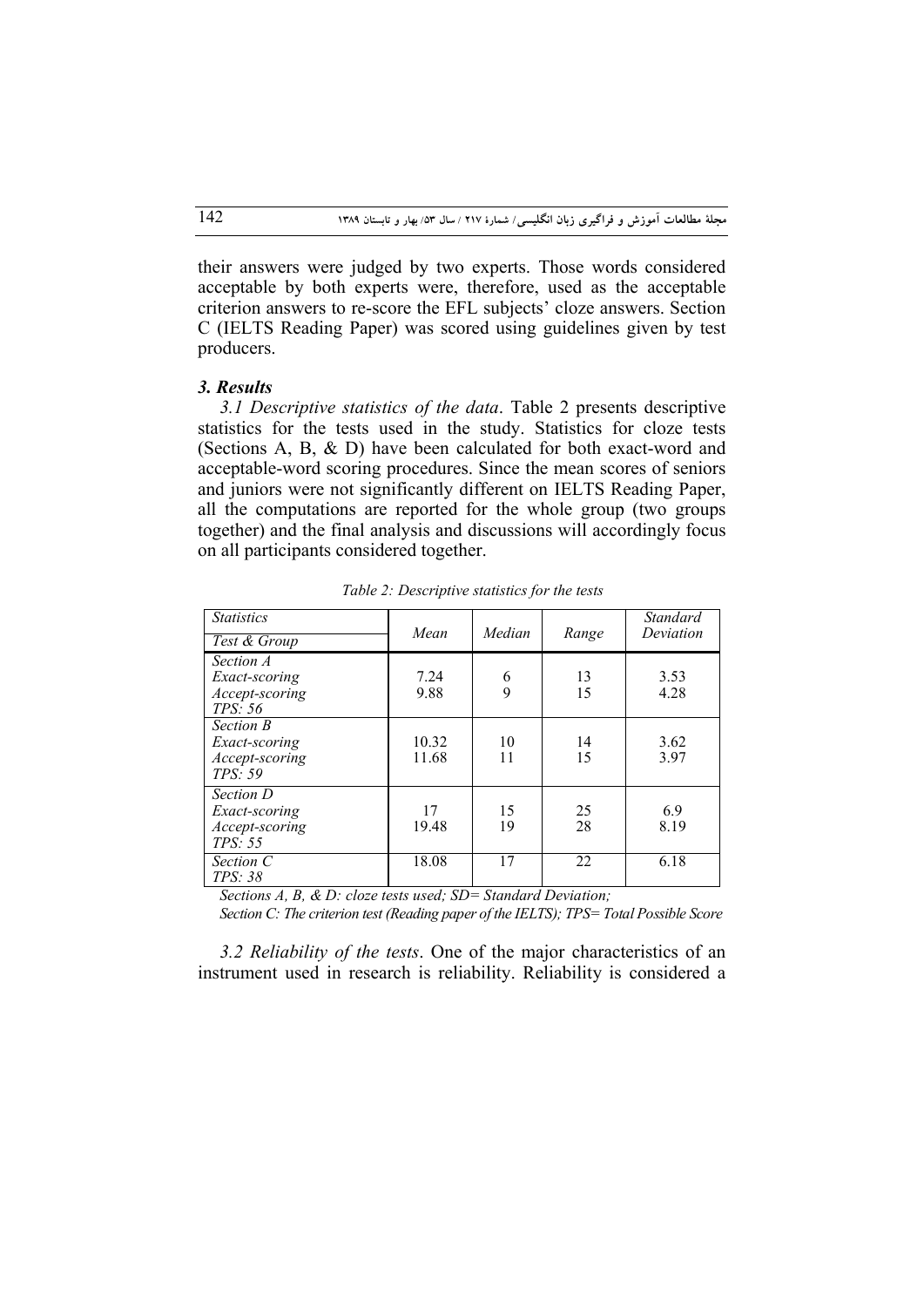necessary precondition for validity (Shohamy, 1983) and Farhady (1983: 257) points out that 'an unreliable test cannot be valid.'

Reliabilities of the tests used here were calculated using both K-R 21 formula and K-R 20 or Cronbach alpha. These formulas assume that items in the test are homogeneous (testing the same underlying trait) and independent. If all the tests are supposed to test the same thing, be it reading comprehension or something else, then the first condition is met. The problem of using these formulas and other interitem consistency formulas with cloze tests is that items in cloze are not independent of each other, which is a breach of one of the basic assumptions underlying the use of such formulas. Although these formulas are widely used to arrive at cloze reliability indices, the above caution should be borne in mind in interpreting cloze reliabilities, as Farhady (1983) emphasises. To alleviate such a problem, the Guttman split-half procedure has been suggested (Bachman, 1985: 543; Jonz, 1991: 8) as an alternative. Brown (1983) believes that there is not much difference between these types of reliabilities in terms of practical consequences. For comparison purposes, however, the results of all types have been given below in Table 3.

| Test                 |           |                  | Criterion   |           |
|----------------------|-----------|------------------|-------------|-----------|
| Reliability method   | Section A | <b>Section B</b> | (Section C) | Section D |
| $K-R$ 21             | 0.502     | 0.358            | 0.772       | 0.767     |
| Cronbach's alpha     | 0.655     | 0.628            | 0.812       | 0.779     |
| Split-half           |           |                  |             |           |
| (Sperman-Brown)      | 0.658     | 0.764            | 0.860       | 0.911     |
| Split-half           |           |                  |             |           |
| (Guttman's Lambda 4) | 0.649     | 0.718            | 0.857       | 0.898     |

*Table 3: Reliability of the cloze tests (exact-method scoring) and the criterion test used in the study*

A surface look at the reliability table shows that regardless of the fact that cloze tests used in the study were long enough (with more than 55 items each), and were expected to produce satisfactory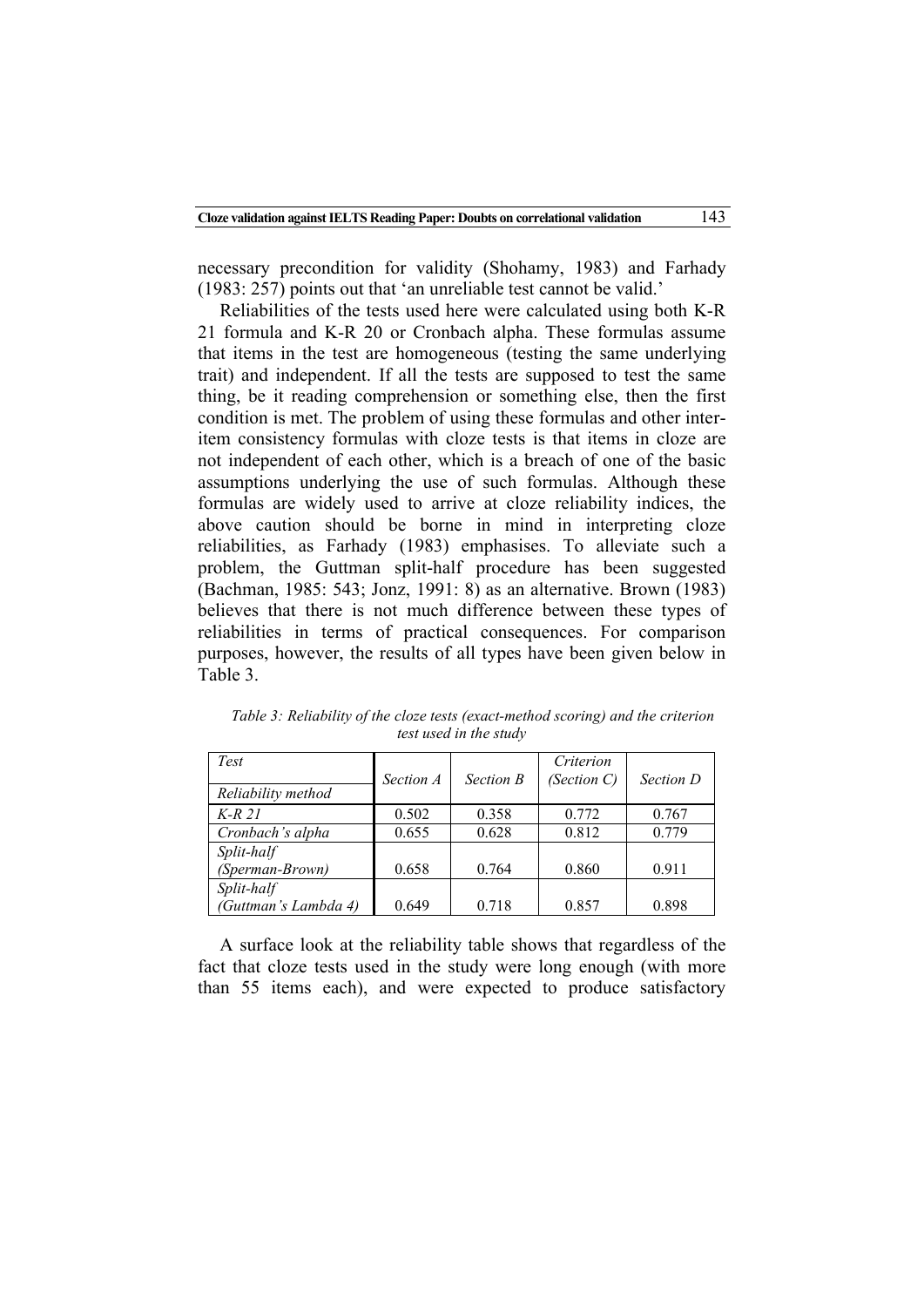reliability indices, this did not happen (at least in two cases when computed through K-R 21). Except for split-half reliability where Section D's reliability was a little higher than the criterion test, in none of the other cases did the reliability of cloze tests exceed that of the criterion test, despite the fact that all cloze tests were longer than the criterion test, a feature that increases test reliability.

The reason for a relatively higher reliability for Section D may be that Section D turned out to be the easiest cloze test, contrary to the fact that it was assumed to be the medium-difficulty text based on the Smog Readability formula. The highest reliability score was, therefore, gained with the easiest cloze test because all the subjects had a chance to try all or most of the items. Despite the fact that Section A was regarded as the easiest text according to the readability formula, it turned out to be the most difficult cloze, in which many items remained either unanswered or were answered incorrectly. Therefore, the easy cloze test (Section D) produced a larger variance as Table 2 indicates, and this larger variance has contributed favourably to the amount of reliability. This amount of reliability for a 55-item test (when computed through alpha and K-R 21), compared with another shorter test (Section C with 38 items) with even higher reliability, does not seem to be satisfactory, however. Although the split-half reliability of the easy cloze test seems to be acceptable, none of the reliability indices of other cloze tests is high enough. The lower reliability indexes of hard and medium cloze tests (i.e., Sections A and B) are partly based on the fact that both cloze tests used were relatively difficult tests which produced less variance which in turn affected their reliability adversely. These low reliability figures of cloze tests imply that 'standard' cloze may not be a reliable enough test, and may consequently be an invalid one for measuring what it is supposed to measure, i.e., the EFL reading comprehension as measured by the IELTS Reading paper.

*3.3 Relationship between variables*. To find out how far scores on each cloze test correlated with the criterion measure, a correlation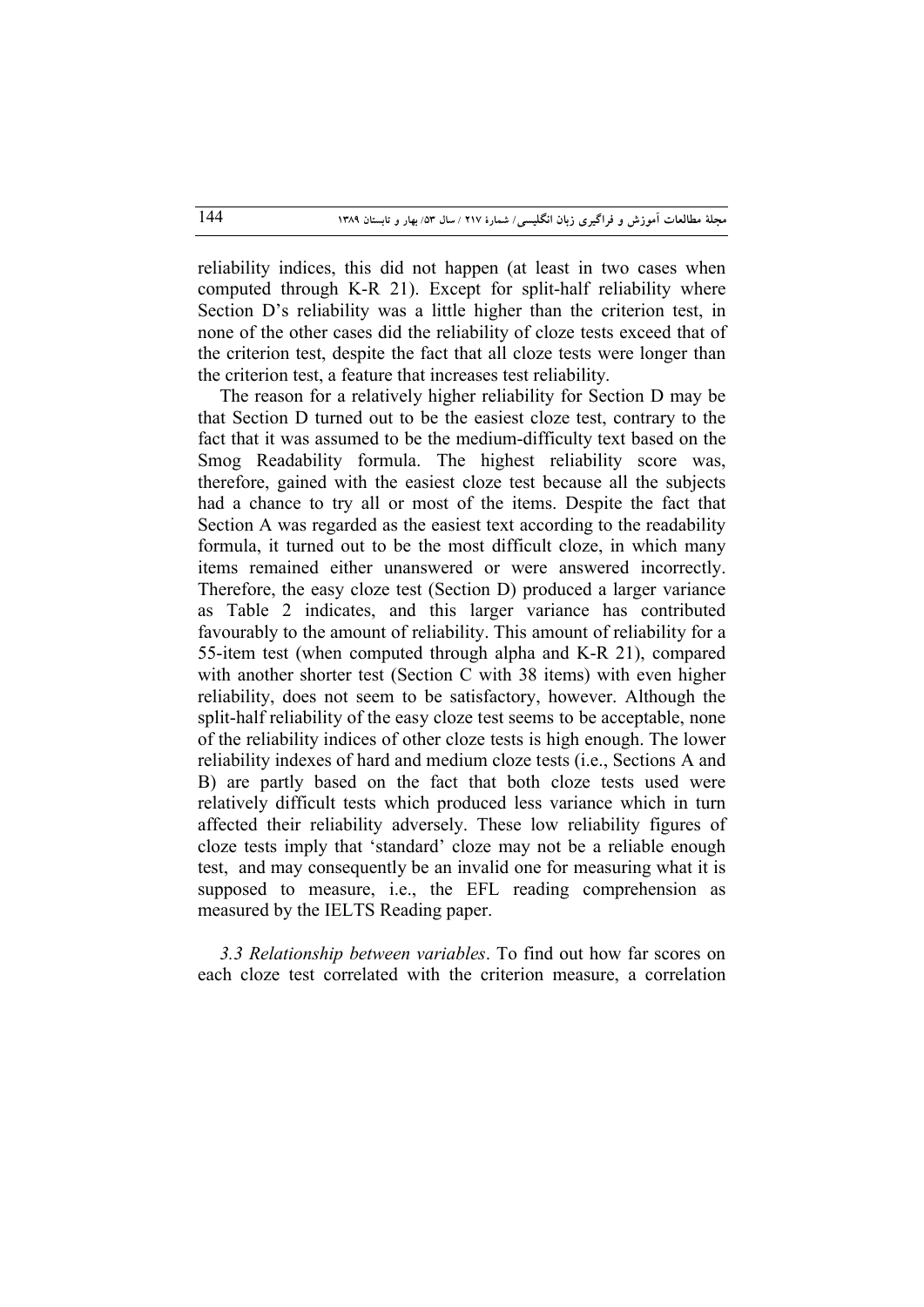analysis was run between each cloze and the criterion, using the Pearson-Product moment formula. To find out whether 'standard' cloze in general (called 'general' cloze here) correlates with the criterion measure used, another correlation was run between the average cloze scores on Sections A, B, and D and the criterion measure. From this point on, contrary to how they were categorised at the beginning of the study, and based on test results, Section A is considered the difficult cloze, Section B the medium cloze, and Section D the easy test. Table 4 indicates the degrees of correlation between cloze tests (scored using exact-word method) and the criterion test. Table 5 shows the same for acceptable-word scoring of cloze tests.

*Table 4: Correlation coefficients between cloze tests (scored through exact-word method) and the criterion measure*

| Test             |       |          | Section A   Section B   Section D | General cloze | Section C |
|------------------|-------|----------|-----------------------------------|---------------|-----------|
| Section A        | 0.001 | $0.795*$ | $0.651*$                          | $0.854*$      | 0.362     |
| <b>Section B</b> |       | 000.1    | $0.751*$                          | $0.910*$      | $0.603*$  |
| Section D        |       |          | 1.000                             | $0.934*$      | $0.714*$  |
| General cloze    |       |          |                                   | 1.000         | $0.658*$  |
| Section C        |       |          |                                   |               | 1.000     |

 *p=0.01 df=74 r critical= 0.487*

*Table 5: Correlation coefficients between cloze tests (scored using acceptableword method) and the criterion measure*

| Test             |       | Section A Section B | Section D | General cloze | Section C |
|------------------|-------|---------------------|-----------|---------------|-----------|
| Section A        | 1.000 | $0.828*$            | $0.703*$  | $0.886*$      | 0.460     |
| <b>Section B</b> |       | 1.000               | $0.717*$  | $0.887*$      | $0.547*$  |
| Section D        |       |                     | 1.000     | $0.923*$      | $0.672*$  |
| General cloze    |       |                     |           | 1.000         | $0.611*$  |
| Section C        |       |                     |           |               | 1.000     |

*p=0.01 df=74 r critical= 0.487*

Table 6 shows correlation coefficients between cloze tests scored through exact-word and acceptable-word procedures. As the figures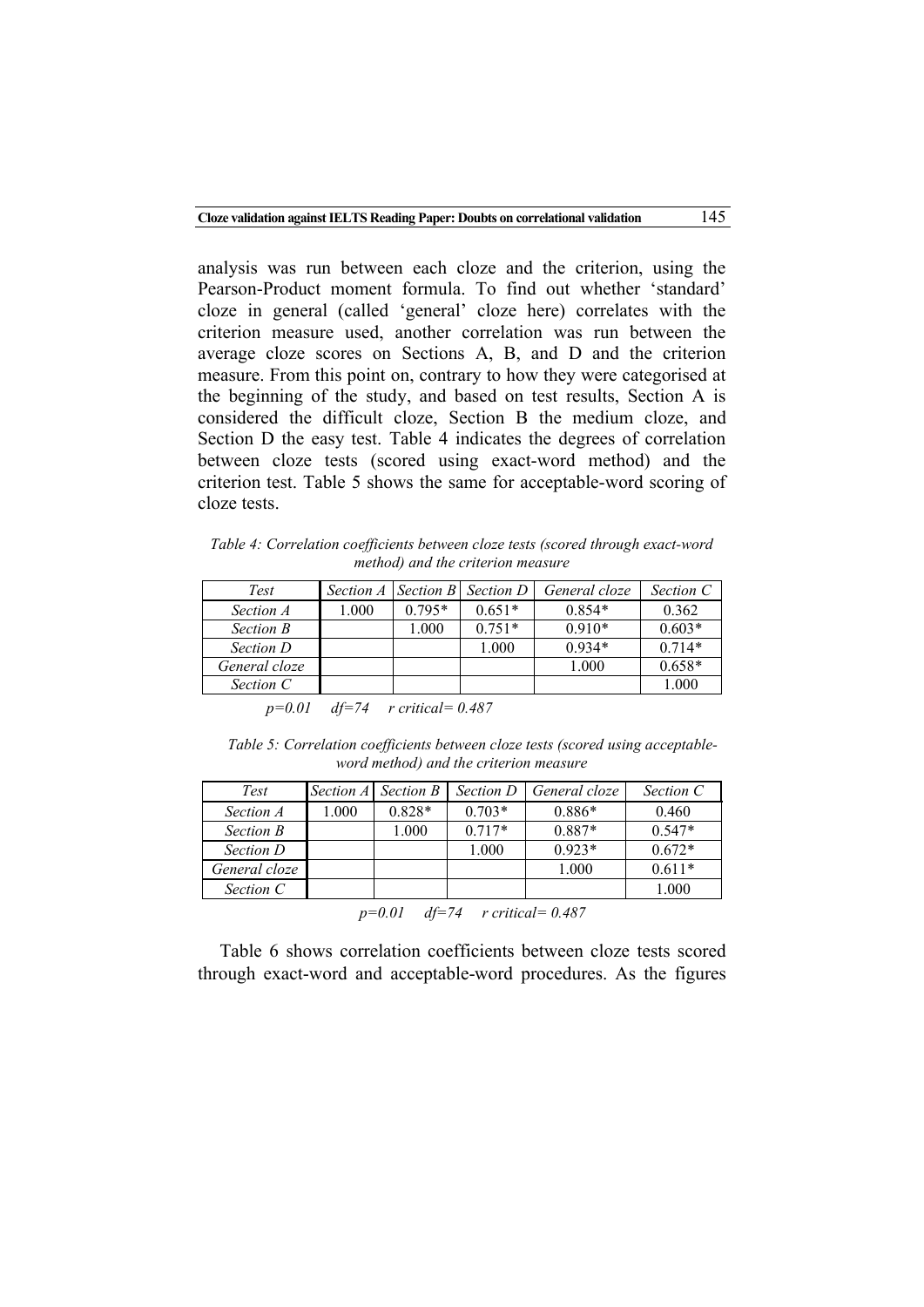indicate, the high and significant coefficients in each case indicate that, as far as the tests used in this study are concerned, there is not a significant difference between scoring procedures used. This finding is in contradiction with that of Oller (1973) and Alderson (1983) who found that for non-native speakers acceptable-scoring procedure was significantly superior to exact scoring.

*Table 6: Correlation coefficients between scoring procedures (exact-word vs. acceptable- word) for the cloze tests used in the study*

| Test        | Section A           | <b>Section B</b>           | Section D           | General cloze       |  |
|-------------|---------------------|----------------------------|---------------------|---------------------|--|
|             | <i>(exact vs.</i>   | <i>(exact vs.)</i>         | <i>(exact vs.</i>   | <i>(exact vs.</i>   |  |
|             | <i>acceptable</i> ) | <i>acceptable</i> )        | <i>acceptable</i> ) | <i>acceptable</i> ) |  |
| Correlation | $0.942*$            | $0.961*$                   | $0.981*$            | $0.970*$            |  |
|             | 0.01<br>$\cdots$    | $\cdots$ $\cdots$ $\cdots$ |                     |                     |  |

 *p=0.01 df=74 r critical= 0.487*

These high coefficients indicate that exact-scoring procedure can be safely used instead of the acceptable-scoring procedure without much difference in results. It should be noted that such a conclusion should be interpreted in the context of this study only. Further research with different number and type of participants, different texts used for cloze tests with different difficulty levels, and different acceptability criteria used for scoring, is needed to support this tentative conclusion.

To test for significance in differences in correlations between a cloze test scored by both exact-word and acceptable-word procedures and a criterion test, the Hotelling *t-*test is usually used (Glass & Hopkins, 1984; Guilford & Fruchter, 1987). Table 7 indicates whether differences between exact- and acceptable-scoring correlations of each cloze with the criterion test are significant or not. As such, none of the differences between correlation coefficients of cloze tests (scored both through exact-word and acceptable-word procedures) and the criterion measure was found to be significant.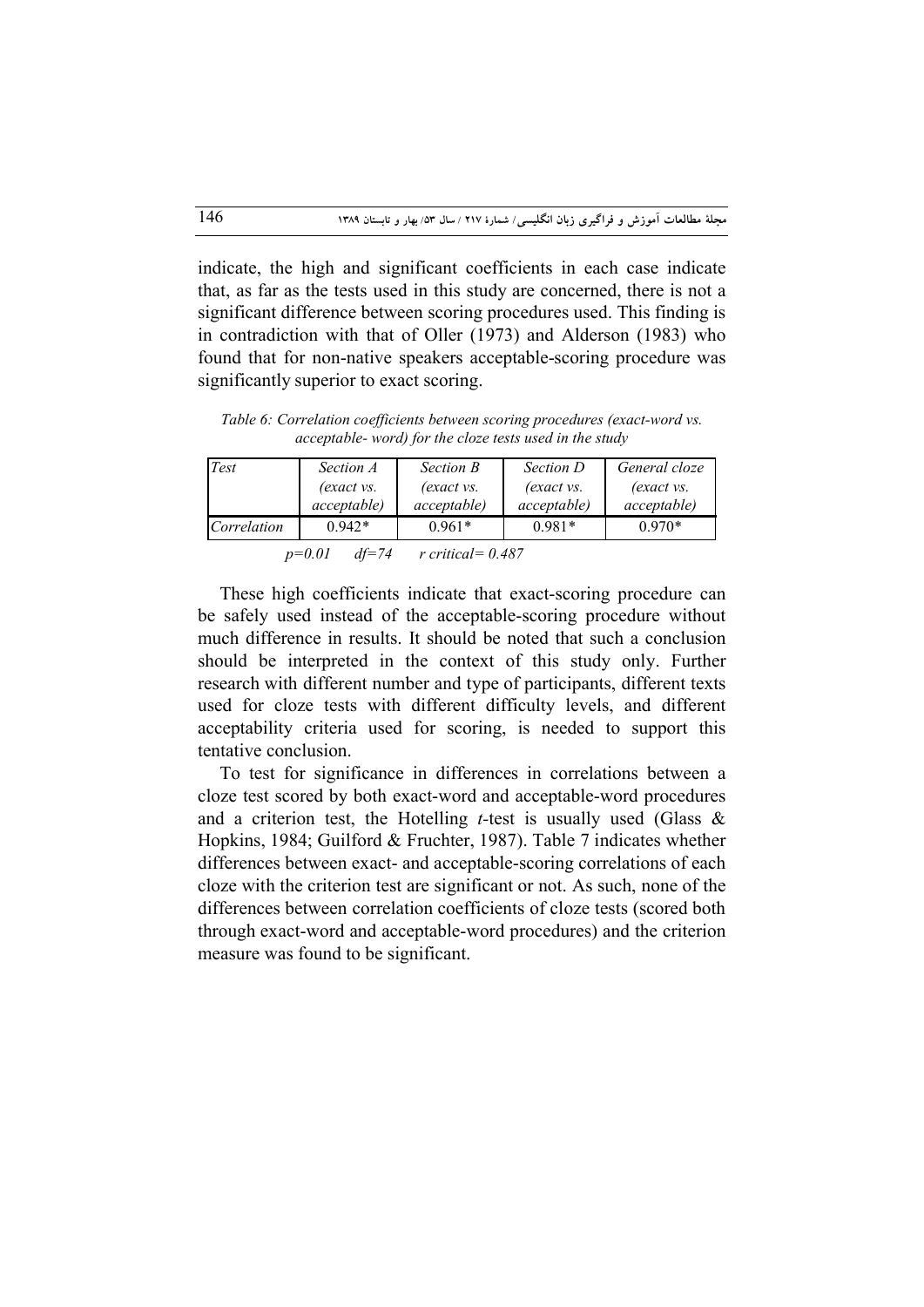| Test             | Section A (exact) & Section B (exact) Section D (exact) General cloze |                  |                                                              |                 |
|------------------|-----------------------------------------------------------------------|------------------|--------------------------------------------------------------|-----------------|
|                  | Section $C$ vs.                                                       |                  | & Section C vs. $\&$ Section C vs. $\int (exact) \&$ Section |                 |
|                  | Section A (accept.)                                                   | <b>Section B</b> | Section D                                                    | $C$ vs. General |
|                  | &                                                                     | (accept.) $\&$   | $(\text{accept}) \&$                                         | cloze (Accept.) |
|                  | Section C                                                             | Section C        | Section C                                                    | $\&$ Section C  |
| Correlations     | $0.362$ vs. $0.460$                                                   | 0.603 vs. 0.547  | 0.714 vs. 0.672                                              | 0.658 vs. 0.611 |
|                  | Intercorrelatio Section A (exact                                      | Section B (exact | Section D (exact General cloze)                              |                 |
| $\boldsymbol{n}$ | VS.                                                                   | VS.              | vs. acceptable):                                             | (exact vs.      |
|                  | acceptable): 0.942                                                    | acceptable):     | 0.981                                                        | acceptable):    |
|                  |                                                                       | 0.961            |                                                              | 0.970           |
| Hotelling t      | 1.5583                                                                | 1.3339           | 1.4625                                                       | 1.3832          |

*Table 7: Hotelling t-test for comparing correlation coefficients between cloze tests (scored through exact and acceptable methods) and the criterion test*

*p=0.01 df=73 t critical= 2.819 accept.: acceptable-scoring*

*3.4 Answers to research questions.* Based on the evidence presented above, the research questions put forward at the beginning of this paper can now be answered and the related null-hypotheses tested.

The answer to the first question can be found in Tables 4 and 5. Table 4 shows the degree of relationship between the easy cloze test scored through exact-word procedure and the criterion test, and Table 5 shows the same for acceptable-scoring of cloze. Both Tables show that the easy cloze (Section D) is significantly correlated with the criterion test. The correlation coefficient between the easy test and the criterion measure in Table 4  $(r=0.714)$  means that about 51% of the total variance produced by the IELTS Reading Paper is shared by the cloze test. Statistically speaking, the easy cloze test is relatively highly correlated with the criterion test and the null-hypothesis is thus rejected, meaning that there is a significant relationship between easy 'standard' cloze test (scored by exact-word method) and the Reading Paper of the IELTS. However, 51% of shared variance is not good enough a criterion for deciding that scores on the cloze can be used *instead of* those on the reading test to talk about subjects' reading comprehension. As far as acceptable scoring is concerned, the correlation between the easy cloze and the criterion test is also significant with the shared variance of 45%. Again the significant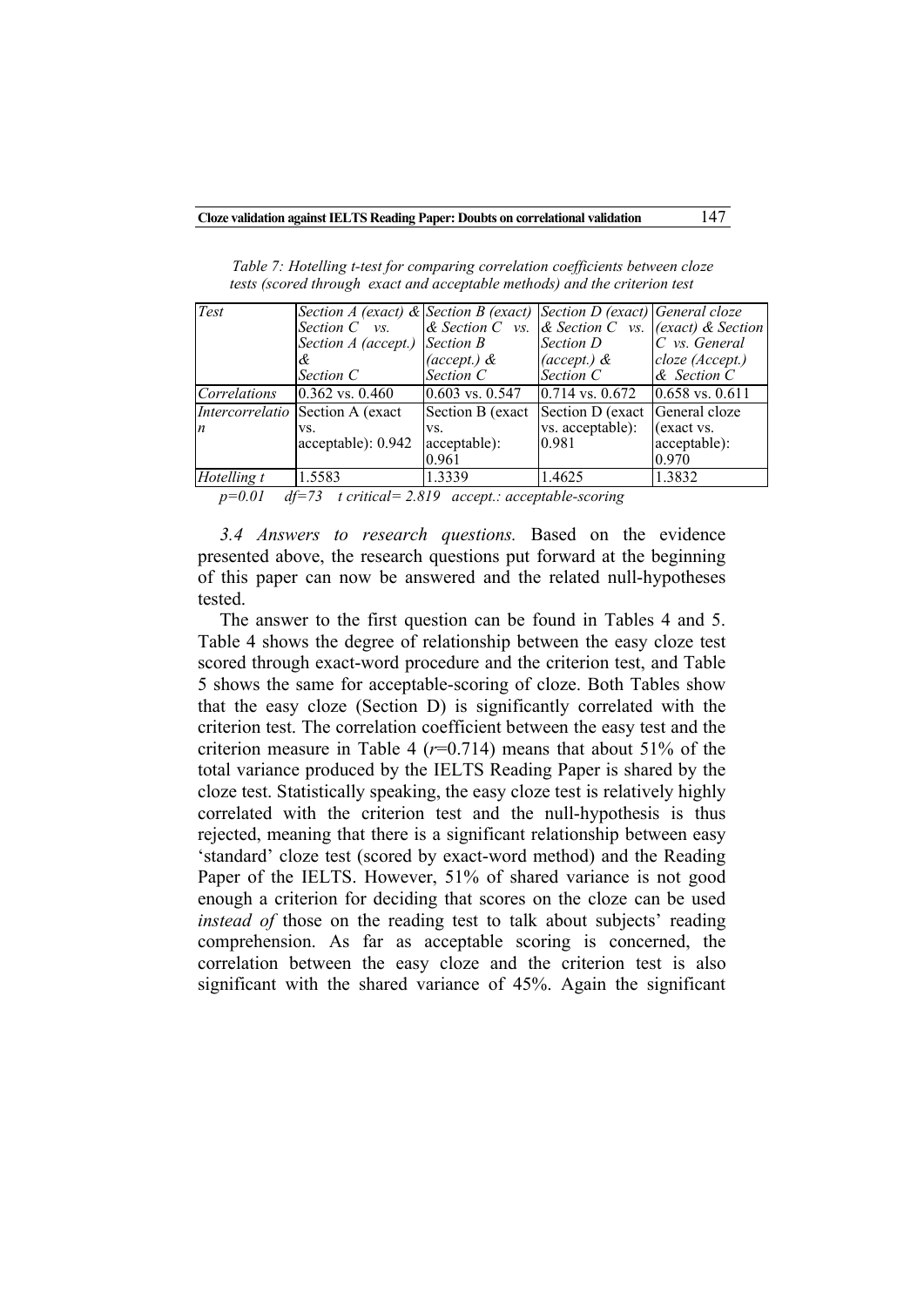degree of relationship between these two variables allows us to reject the null-hypothesis statistically.

To answer the second question, again data from Tables 4 and 5 can be used. In exact-word scoring of the cloze test, the correlation coefficient between the medium cloze (Section B) and the Reading Paper is 0.603, which is statistically significant, with the shared variance of only 36%. This coefficient is smaller for acceptable scoring of cloze test  $(r=0.547)$ , but the relationship is still significant. Both these coefficients suggest that the second related null-hypothesis be rejected too, meaning that there is a statistically significant relationship between the medium 'standard' cloze test and the Reading Paper of IELTS as a test of EFL reading comprehension.

Contrary to the above cases, none of the relationships between difficult cloze test (Section A, scored by both exact- and acceptableword methods) and the criterion test is significant, although there is a trend for such a significance when cloze is scored by acceptable-word procedure. The amount of shared variance in exact scoring of the cloze test is only 13% and in acceptable scoring, it is 21%. All this supports the related null-hypothesis, meaning that there is no statistically meaningful relationship between difficult 'standard' cloze test and the Reading Paper of the IELTS.

To answer the main question of the study, a general cloze score was worked out, as stated before, by averaging each subject's scores on easy, medium and difficult cloze tests. This 'general' cloze, calculated for both exact- and acceptable-scoring methods, was correlated with the criterion measure to find out the degree of go-togetherness. As Tables 4 and 5 represent, the resulting correlation coefficient is significant in both cases, meaning that there is a statistically significant relationship between 'standard' cloze in general and the Reading Paper of IELTS. The shared variance in either case, however, is not as meaningful as in the previous cases, i.e., 43% for acceptableword scoring and 37% for exact-word scoring. The above findings provide the following answer to the main research question posed above: *There is a statistically significant relationship between*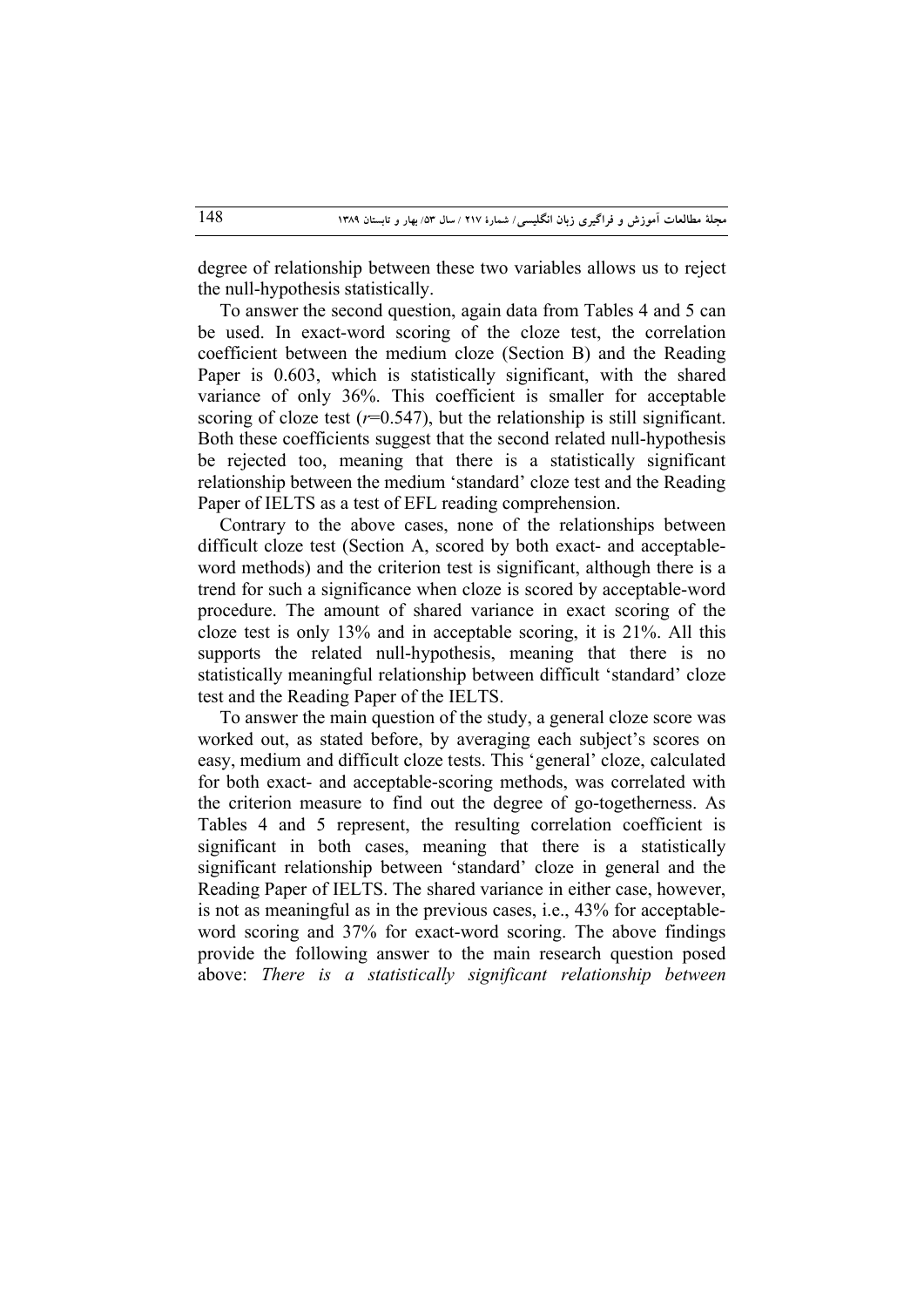*'standard' cloze test and IELTS Reading Paper as a measure of EFL reading comprehension.*

#### *4. Discussion*

The result of the correlational analyses reported above indicates that 'standard' cloze is statistically significantly related to the Reading Paper of IELTS as a test of EFL reading comprehension. Such an observation in language testing research has been interpreted as meaning that both instruments measure the same thing (for example, see Oller, 1973; Shohamy, 1983). The preceding statistical data would, therefore, mean that *standard cloze test is a valid measure of EFL reading comprehension*.

Such correlational validation has, therefore, led researchers and testers to suggest that one test (i.e., a cloze test) can safely *replace*  another test (i.e., a criterion reading test). The recommendation of cloze as a valid substitute for other measures of EFL reading comprehension (and language proficiency) has also been partly based on the assumption that cloze tests are more economical and practical in constructing, administering, and scoring. However, it is argued here that concluding that one test can *substitute* another simply based on a high degree of correlation coefficient is not appropriate.

The use of correlation for validation purposes, in which it is concluded that one test can substitute another, cannot be sustained for at least four reasons. First things first, the concept of correlation conveys merely a sense of relationship between two variables (Glass & Hopkins, 1984; Goehring, 1981; Guilford & Fruchter, 1978; Garrett & Woodworth, 1958; Brown and Rodgers, 2002). The presence of a high degree of relationship between two variables does not mean that they are the same or replaceable; rather, based on information from one variable, one may be able to make predictions about the other. If the correlation between scores on two tests is  $+1.00$ , which is very improbable in practice, the scores on one test can then be predicted with perfect confidence if the scores on the other are known. Such a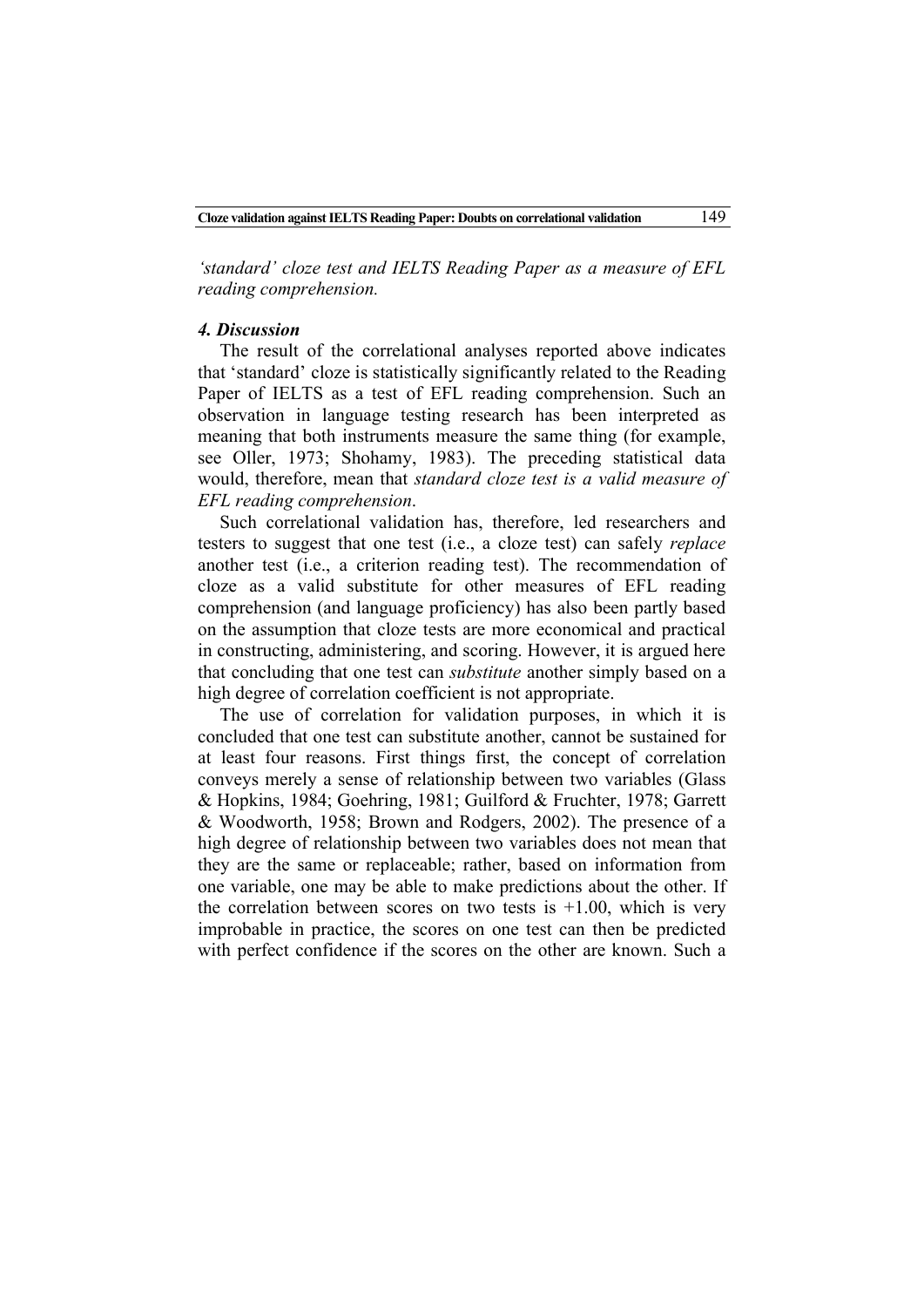perfect correlation, however, does not mean that two test measure the same thing and can conveniently replace each other.

Secondly, if one is allowed to substitute two tests simply because they correlate highly, let us see what might happen in the following case. There is little dispute that top and clever students tend to get better scores than average and slow students in many school subjects. It follows that a group of students' scores in those subjects will tend to correlate highly with one another, because in all of them top students always tend to be ranked first, then average students, and finally slow students. This means that a high correlation is expected between this group's, or any other group's by that means, scores on subjects like maths, English, history, geography, etc. Now if the correlation results are interpreted the way researchers in the field of language testing have done, one will be able to substitute the above tests with one another. Accordingly, one can give a history test to this group and then talk about how good they are in English or maths. This will eventually mean that because all tests are highly correlated and can substitute one another, one can give only one test during a course, e.g. an English test, and he/she will then be able to talk about students' ability in all other subjects. Such an assumption will not only be against all educational measurement principles and standards, it will also be senseless to any sensible person. Still, such a practice in language testing has prevailed for a long time, managing to escape the inspection of researchers.

The third reason why the use of correlation for validation purposes may be invalid is due to the contradictory results gained through the application of the technique in different contexts. In other words, the inconsistent findings in research where one test has correlated very highly with another in one context, but not so well in another context, may itself be an indication that whatever the relationship between these two tests, it is not shown clearly by correlation. This phenomenon gains more colour when the same tests correlated in similar contexts lead to different coefficients. As an example, let us suppose that we correlated maths scores of a group of students in one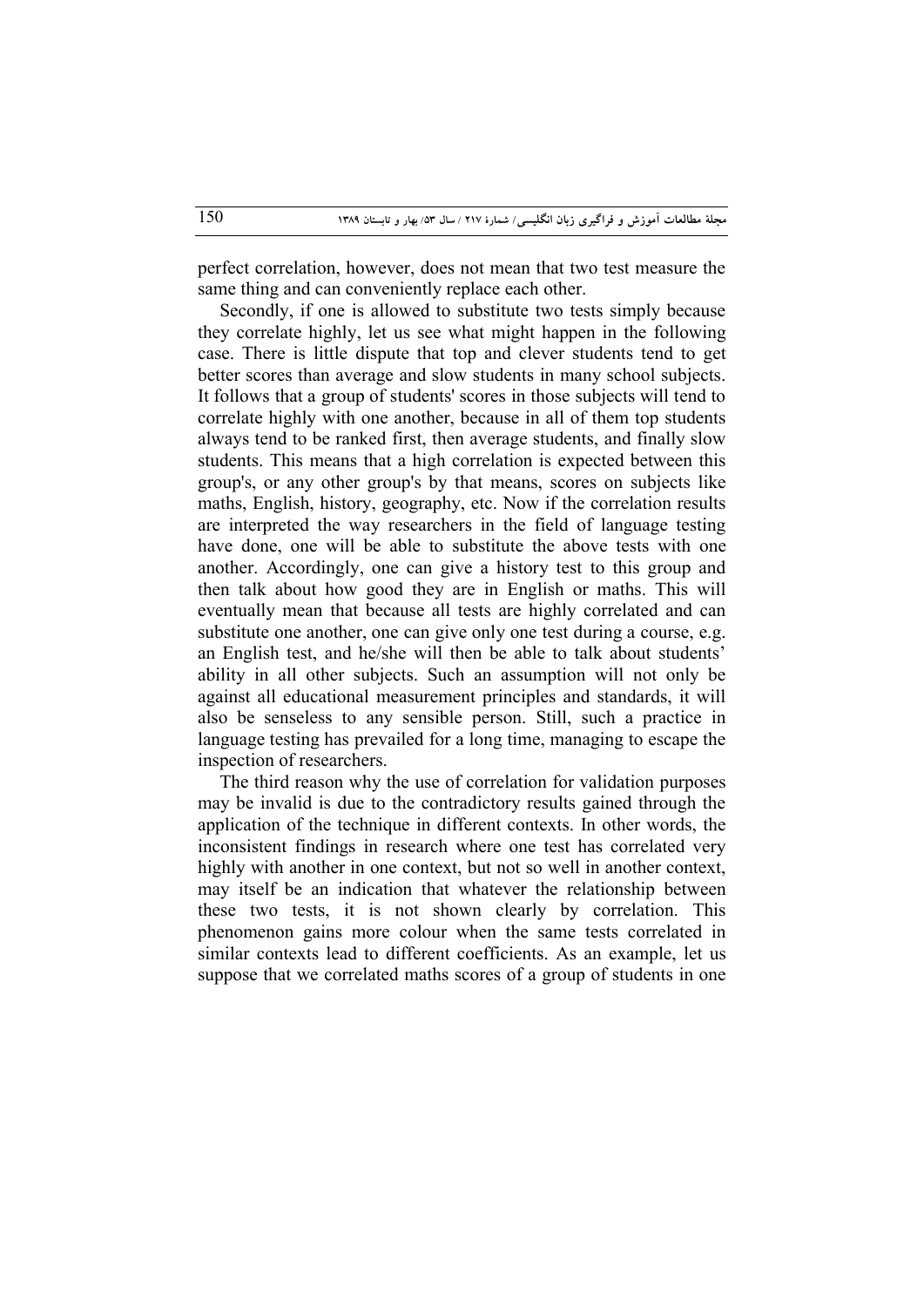school with their English scores and found a very high and significant coefficient of 0.98. Let us further assume that we checked another group of students' scores in maths and English in another school, and this time we found a correlation of -0.84. Now if a decision is to be made as to a criterion coefficient based on the first instance, how can it be accounted for by the second case?

The final reason why the validity of correlation for substitution purposes is under question is the vicious circle observed in validation of this kind. Namely, while sometimes the so-called valid tests like TOEFL or other ESL examinations are used as criterion measures on which dictation and cloze tests are validated, these latter tests become criterion measures themselves later on, against which other TOEFL and ESL tests are validated. Such a 'back-validation' process produces twice as many problems because, first of all, correlation is used for validation in the first instance, and secondly, tests such validated, despite their true validity not being established, become supposedly valid criteria, against which some other tests are to be validated still using the possibly improper technique of correlation.

## *5. Conclusion*

Although correlational is a established and viable tool for validation purposes in educational measurement in general and language testing in particular, the interpretations based on significant correlations between tests have been faulty and misleading (Sadeghi, 2006). In light of the doubts explained above as to the use of correlation for validating language tests, all the results reported so far in literature on the validity of cloze as a measure of EFL reading comprehension (or language proficiency) based on correlational studies should be taken with a grain of salt. A more viable solution to the problem of whether results such attained are tenable or not may be arrived at by including qualitative investigation of the nature of the phenomenon in question as proposed by Babaii and Ansary (2001) and Sadeghi (2008). Researcher research has been offered as a promising alternative validating tool (Sadeghi, 2004).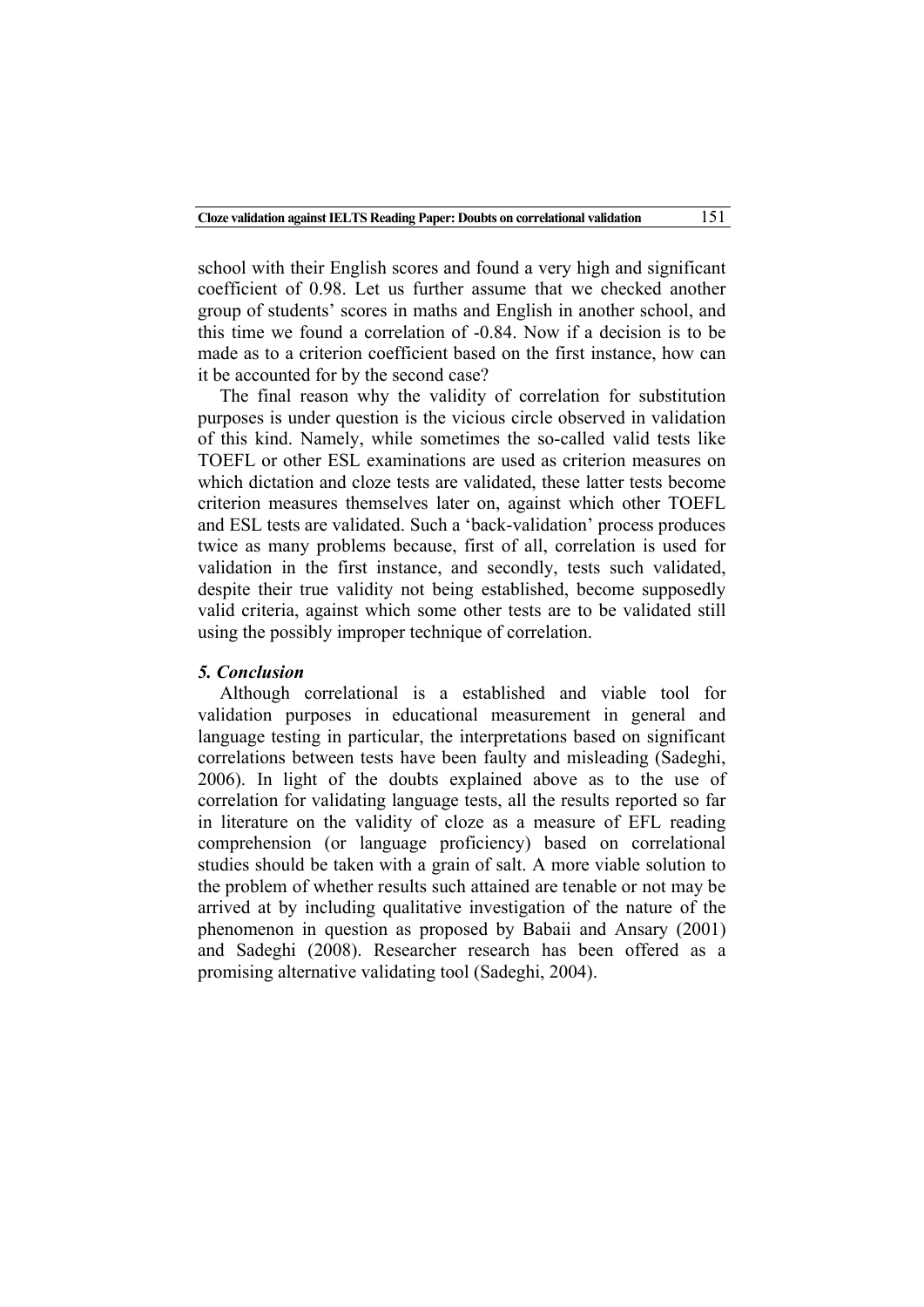#### *References*

- Alderson, J. C. (1983). The cloze procedure and proficiency in English as a foreign language. In J. W. Oller (ed.), *Issues in language testing research* (pp. 205-212). Rowley, MA: Newbury House Publishers.
- Babaii, E. &, Ansary, H. (2001). The C-test: A valid operationalization of reduced redundancy principle? *System, 29,* 209-219.
- Bachman, L. F. (1985). Performance on the cloze test with fixed ratio and rational deletions. *TESOL Quarterly*, 19, 335-356*.*
- Brown, J. D. (1983). A closer look at cloze: validity and reliability. In J. W. Oller (ed.), *Issues in language testing research* (pp. 237-250). Rowley, MA: Newbury House Publishers.
- Brwon, J. D., & Rodgers, T. S. (2002). *Doing second language research*. Oxford: Oxford University Press.
- Davies, P. (1979). Cloze tests. In M. J. Raggett, C. Tutt, & P. Raggett (eds.), *Assessment and testing of reading: Problems and practices* (pp. 62-69). London: Ward Lock Educational.
- Davies, A. (1987). Review of Certificate of Proficiency in English. In J. C. Alderson, K. J. Krahnke, & C. W. Stansfield (eds.), *Review of English language proficiency tests* (pp. 20-21). Washington, DC: TESOL.
- de Witt (1995*). How to prepare for IELTS*. Manchester: The British Council.
- Enright, M. K., W. Grabe, K. Koda, P. Mosenthal, P. Mulcahy-Ernt, & M. Schedl (2000*). TOEFL 2000 reading framework: A working paper*. Princeton, NJ: ETS.
- Farhady, H. (1983). New directions for ESL proficiency testing. In J. W. Oller (ed.)*, Issues in language testing research* (pp. 253-268). Rowley, MA: Newbury House Publishers.
- Garrett, H. E. & R. S. Woodworth (1958). *Statistics in psychology and education* (5<sup>th</sup> ed.). London: Longman.
- Glass, G. V. & K. D. Hopkins (1984). *Statistical methods in education and psychology (2nd ed.)*. Englewood Cliffs, New Jersey: Prentice-Hall.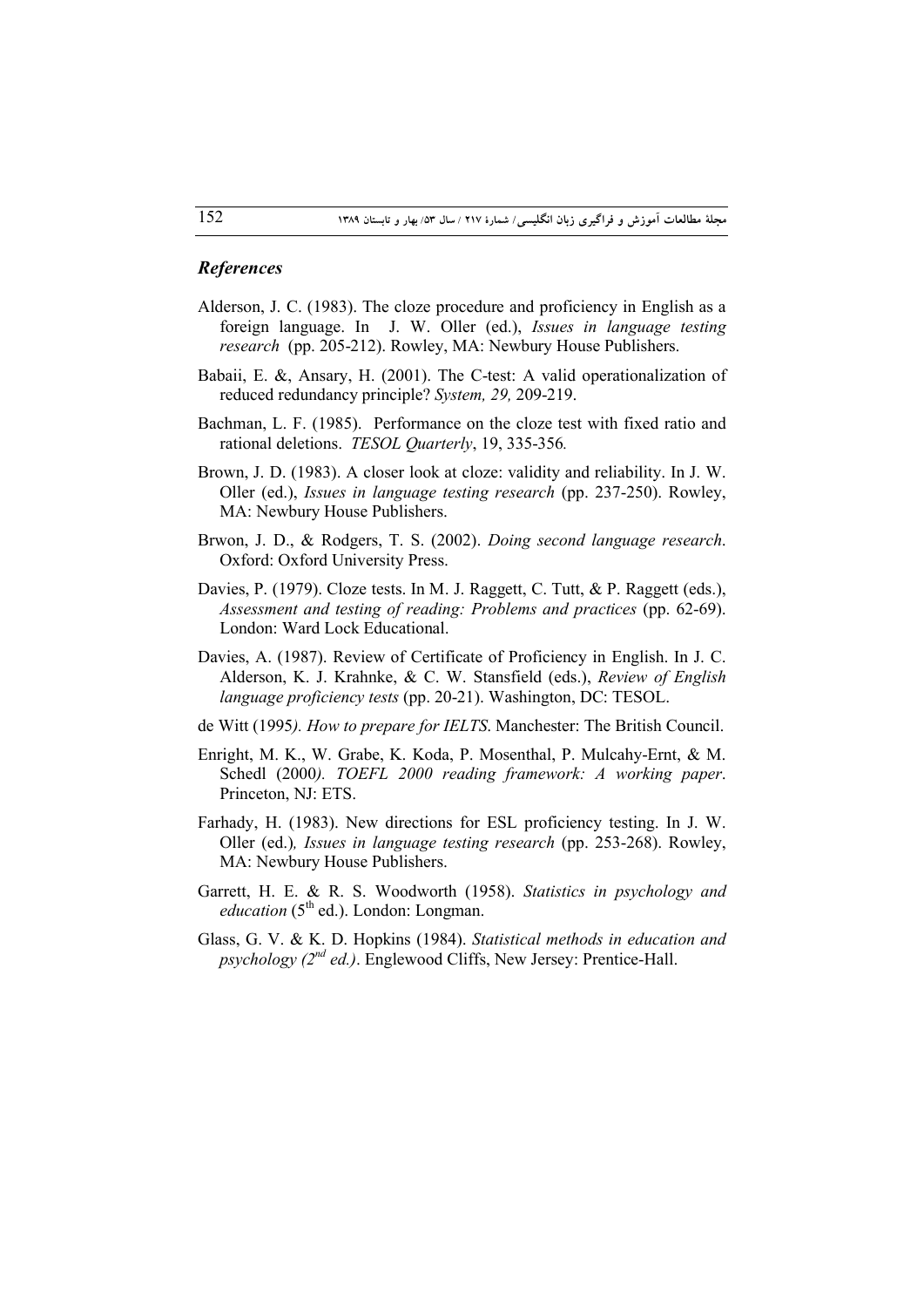- Goehring, H. J., Jr. (1981). *Statistical methods in education*. Arlington, Virginia: Information Resources Press.
- Guilford, J. P. & B. Fruchter (1978). *Fundamental statistics in psychology and education (6th ed.).* Tokyo: McGraw-Hill Kogakusha.
- Greene, B. B. (2001). Testing reading comprehension of theoretical discourse with cloze. *Journal of Research in Reading,* 24, 82-98.
- Jones, N. (2001). Reliability as one aspect of test quality. In UCLES, *Research Notes No. 4* (pp. 2-5). Cambridge: UCLES.
- Jonz, J. (1991). Cloze item types and second language comprehension. *Language testing,* 8, 1-22.
- Lee, Y. P. (1985). Investigating the validity of the cloze score. In Y. P. Lee, A. C. Y. Y. Fok, R. Lado, & G. Low (eds.), *New directions in language testing* (pp. 137-147)*.* Oxford: Pergamon Press.
- Mackey, A., & Gass, S. M. (2005). *Second language research: Methodology and design.* Mahwah, NJ: Lawrence Erlbaum Associates.
- Oller, Jr., J. W. (1973). Cloze tests of second language proficiency and what they measure. *Language learning, 23*, 105-118*.*
- Oller, J. W., & Jonz, J. (1994). Why cloze procedure? In J. W. Oller & J. Jonz (eds.), *Cloze and coherence* (pp. 1-18). London: Associated University Press.
- Rye, J. (1982). *Cloze procedure and the teaching of reading*. London: Heinemann Educational Books.
- Sadeghi, K. (2004). Researcher research: An alternative in language testing research. *The Reading Matrix: An International Online Journal, 4,* 85-95.
- Sadeghi, K. (2006). *Rethinking correlational validation.* Paper presented at  $3<sup>rd</sup> TELLSI Conference, Kernanshah, Razi University.$
- Sadeghi, K. (2008). Measuring reading comprehension: The judgemental validity of cloze procedure. *Iranian Journal of Applied Linguistics, 11,* 115-132
- Saville, N. (2001). Test development and revision*.* In UCLES, *Research Notes No 4* (pp. 5-8). Cambridge: UCLES.